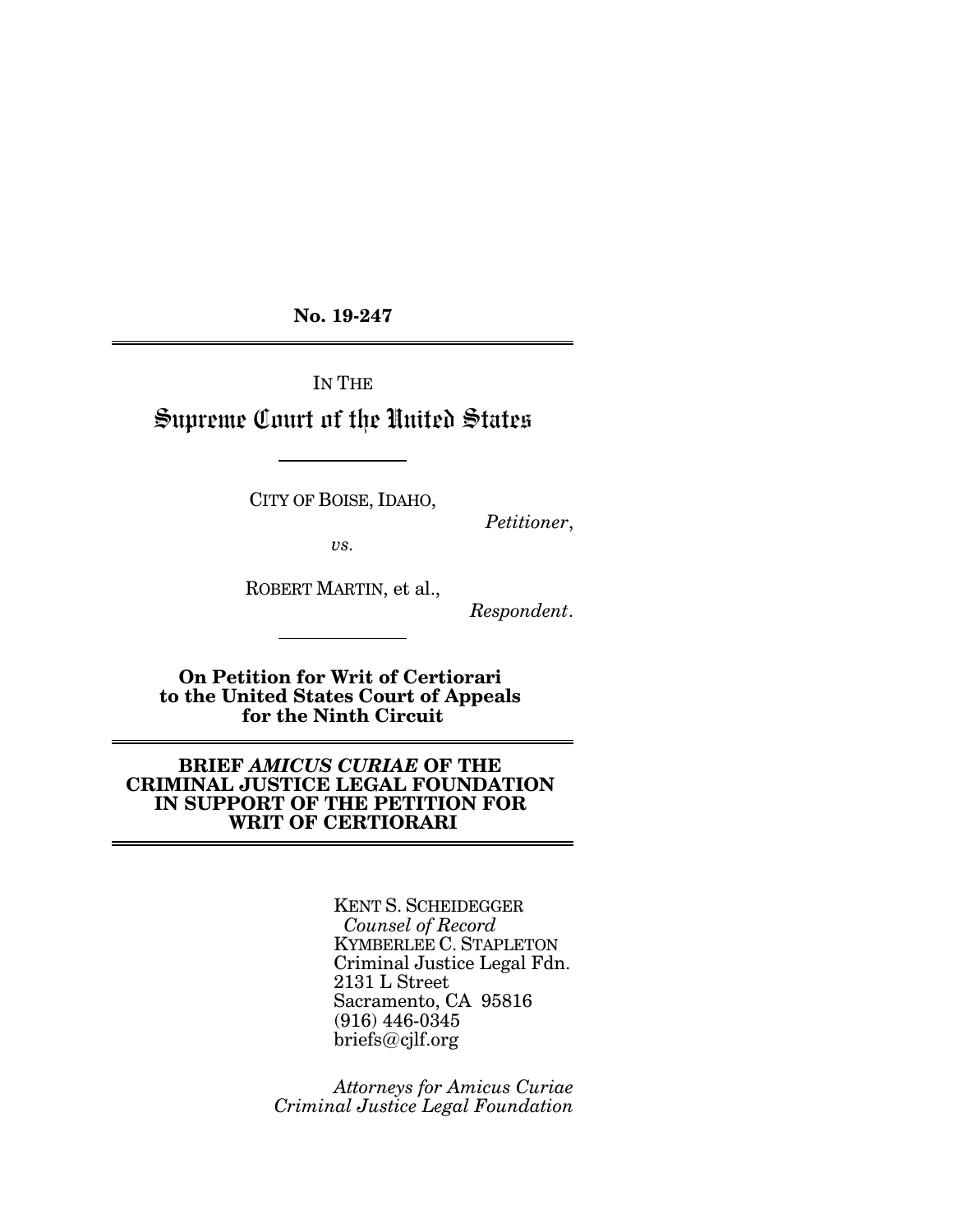## **QUESTIONS PRESENTED**

1. Does the enforcement of generally applicable laws against camping on public property violate the Cruel and Unusual Punishments Clause when applied to persons who have no permanent residence and cannot obtain space in a shelter but who have made no further showing of necessity?

2. Does the Cruel and Unusual Punishments Clause of the Eighth Amendment apply to the issuance of citations by police, or is it limited to punishments imposed after conviction of a crime?

3. Does a federal court properly proceed to the merits of Question 1 when the state appellate courts have not had an opportunity to determine how to apply state-law defenses to this situation, which may obviate the constitutional question?

4. Does a single-Justice concurring opinion in this Court combined with a four-Justice dissent in the same case form a precedent, binding on all the courts of the Nation, in cases presenting facts distinguishable from those that were before this Court in that case?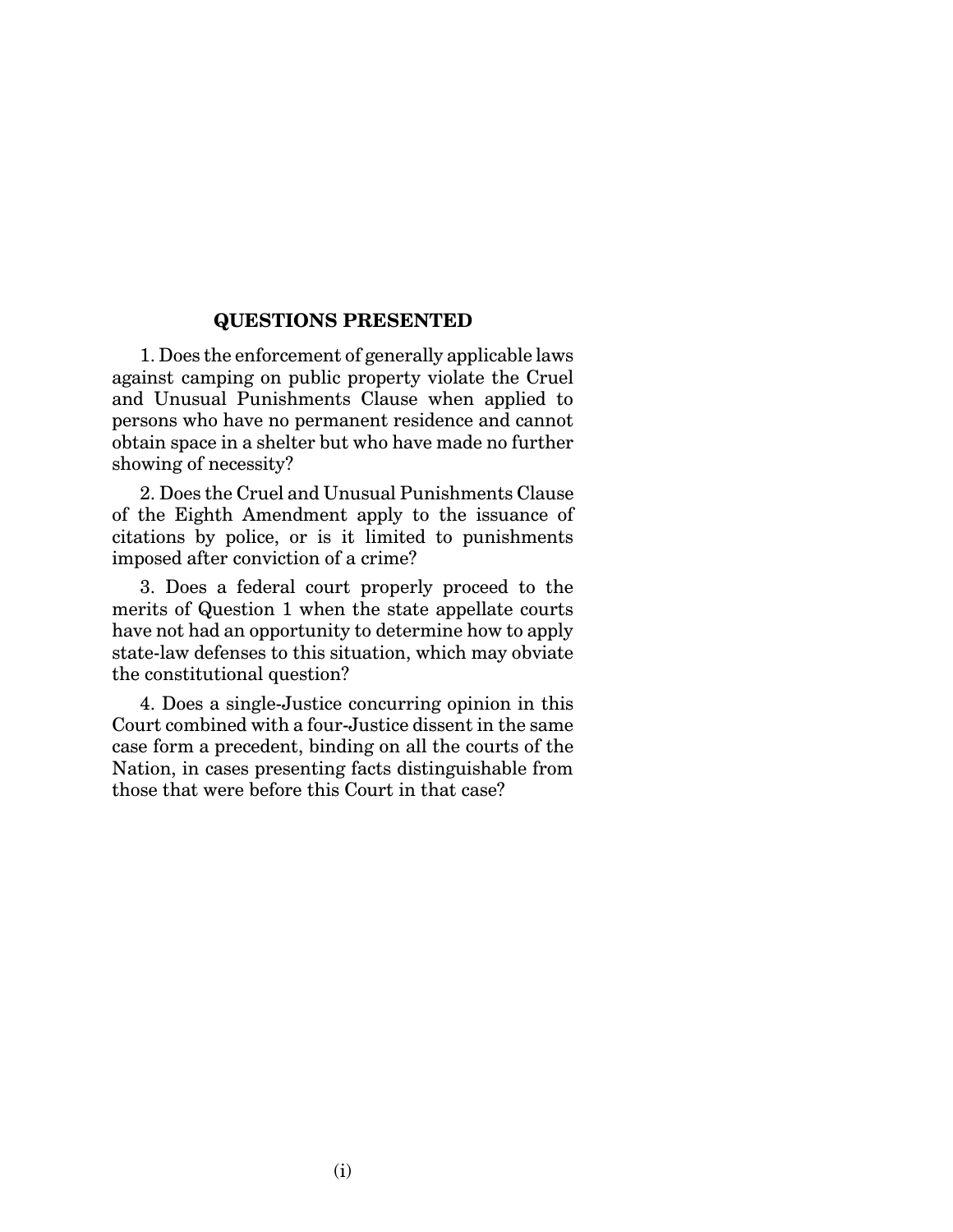# **TABLE OF CONTENTS**

# **I**

| Disputes over the substantive definition of crimes |  |
|----------------------------------------------------|--|
| and defenses should not be shoehorned into the     |  |
|                                                    |  |
| B. The Robinson anomaly and the                    |  |
|                                                    |  |
|                                                    |  |

# **II**

| The Court of Appeals violated principles of judicial<br>restraint and federalism by deciding a<br>constitutional question when state courts |  |
|---------------------------------------------------------------------------------------------------------------------------------------------|--|
| might have applied state law to avoid it. $\dots \dots$ 12                                                                                  |  |
| A. The correct constitutional question. $\dots \dots$ 13                                                                                    |  |
| B. Federalism and untested state and                                                                                                        |  |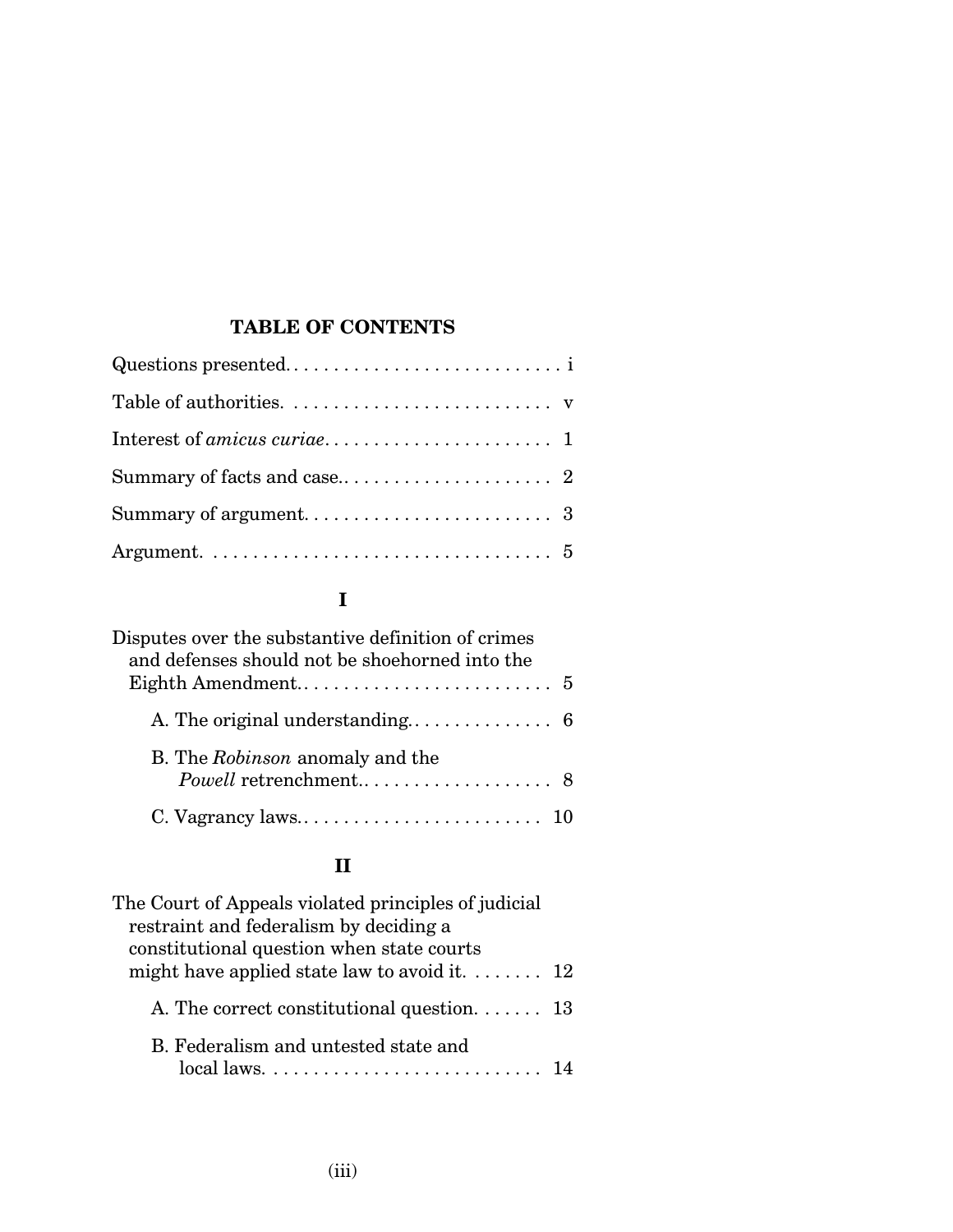# **III**

| This case provides a much-needed opportunity to |  |
|-------------------------------------------------|--|
| clarify the confusing "narrowest grounds" rule  |  |
|                                                 |  |
|                                                 |  |

iv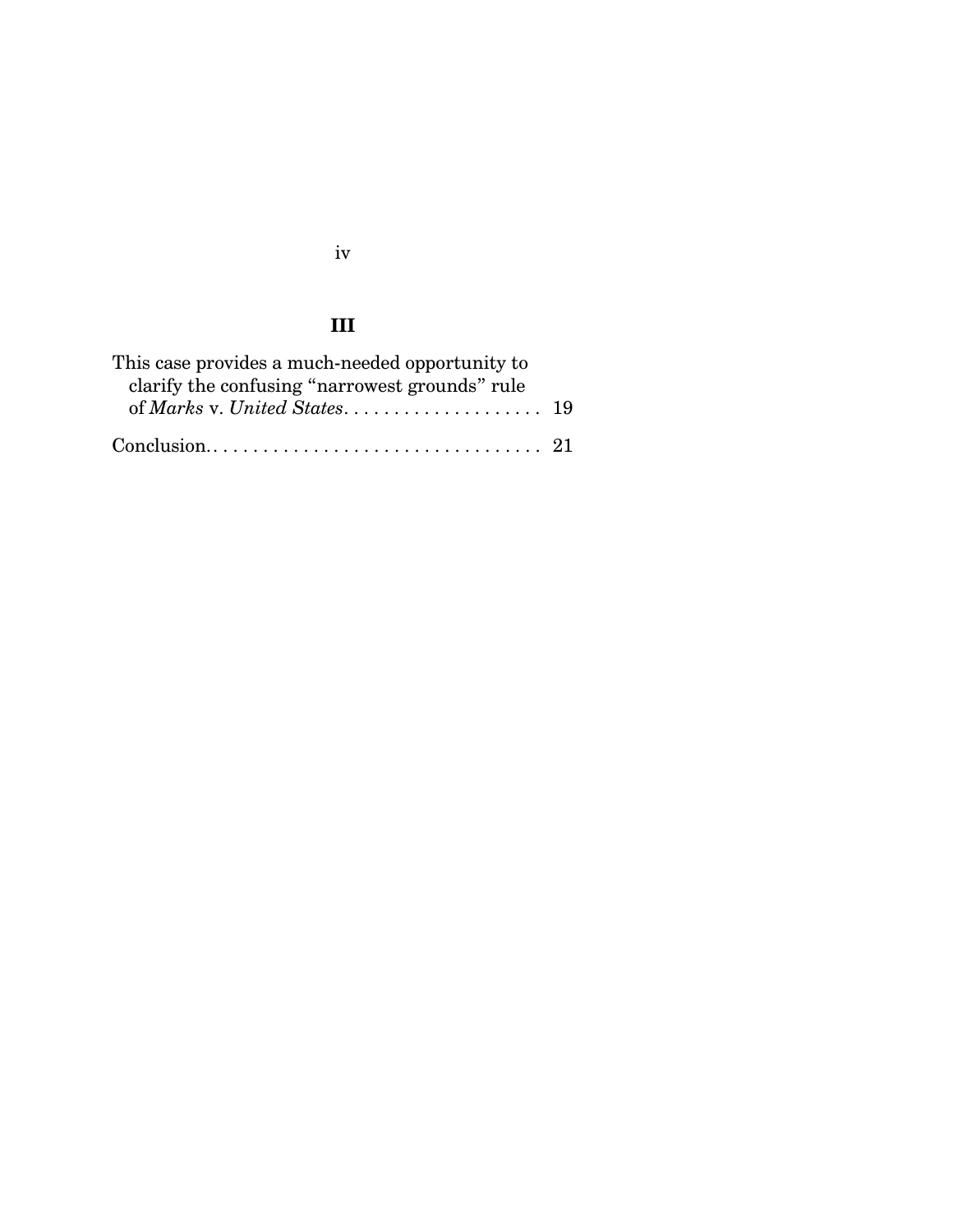# **TABLE OF AUTHORITIES**

# **Cases**

| Arizonans for Official English v. Arizona,<br>$520$ U.S. 43 (1997). 12, 14, 18                          |
|---------------------------------------------------------------------------------------------------------|
|                                                                                                         |
| Cook v. Moffat, 46 U.S. $(5 \text{ How.}) 295 (1847) \dots 20$                                          |
| Expressions Hair Design v. Schneiderman, 581 U.S.<br>$\_, 137$ S. Ct. 1144, 197 L. Ed. 2d 442 (2017) 18 |
| Genesis HealthCare Corp. v. Symczyk,                                                                    |
| Graham v. Connor, 490 U.S. 386 (1989). 14                                                               |
| <i>Grutter v. Bollinger</i> , 539 U. S. 306 (2003). 20, 21                                              |
| <i>Harmelin v. Michigan,</i> 501 U.S. 957 (1991). $\dots$ 5, 7                                          |
| Hughes v. United States, 584 U.S. __,<br>$138$ S. Ct. 1765, 201 L. Ed. 2d 72 (2018)<br>20               |
| <i>Hutto v. Davis, 454 U.S. 370 (1982).</i> $\dots \dots \dots$<br>20                                   |
| <i>Illinois v. Gates, 462 U. S. 213 (1983)</i><br>19                                                    |
| In re Newbern, 53 Cal. 2d 786, 350 P. 2d 116<br>11                                                      |
| $Ingraham$ v. Wright, 430 U.S. 651 (1977)<br>13                                                         |
| Kansas v. Carr, 577 U.S. _, 136 S. Ct. 633,                                                             |
| Kennedy v. Mendoza-Martinez, 372 U.S. 144<br>-13                                                        |
| Kingsley v. Hendrickson, 576 U.S. $\_\_$<br>135 S. Ct. 2466, 192 L. Ed. 2d 416 (2015) 14                |

v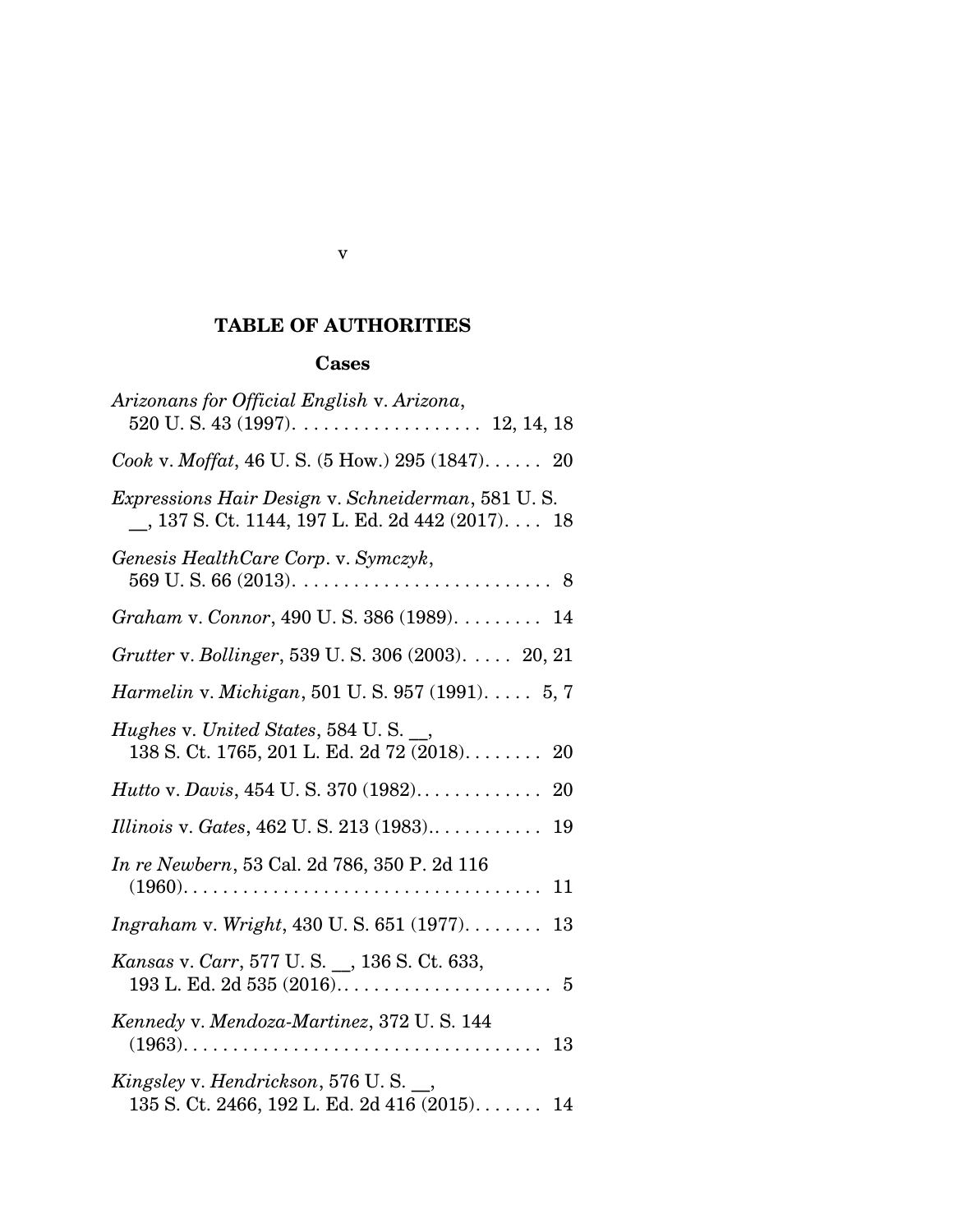| Marks v. United States, 430 U.S. 188 (1977) 20               |
|--------------------------------------------------------------|
| <i>Nichols v. United States, 511 U.S. 738 (1994)</i> 20      |
| Papachristou v. Jacksonville, 405 U.S. 156<br>10             |
| Powell v. Texas, 392 U.S. 514 (1968) 3, 6, 10, 19            |
| Railroad Comm'n of Texas v. Pullman Co.,                     |
| Robinson v. California, 370 U.S. 660                         |
| Robinson v. California, 371 U.S. 905 (1962) 8                |
| State v. Hastings, 118 Idaho 854, 801 P. 2d 563              |
| State v. Meyer, 161 Idaho 631, 389 P. 3d 176                 |
| Timbs v. Indiana, 586 U.S. _, 139 S.Ct. 682,                 |
| Tobe v. City of Santa Ana, 9 Cal. 4th 1069,<br>16            |
| <i>Trop</i> v. <i>Dulles</i> , $356$ U. S. $86$ (1958)<br>13 |
| United States v. Lovett, $328$ U.S. $303$ $(1946)$<br>13     |
| United States v. Stevens, 559 U.S. 460 (2010) 9              |
| Whitley v. Albers, 475 U.S. 312 (1986) 14                    |

| I |
|---|
|   |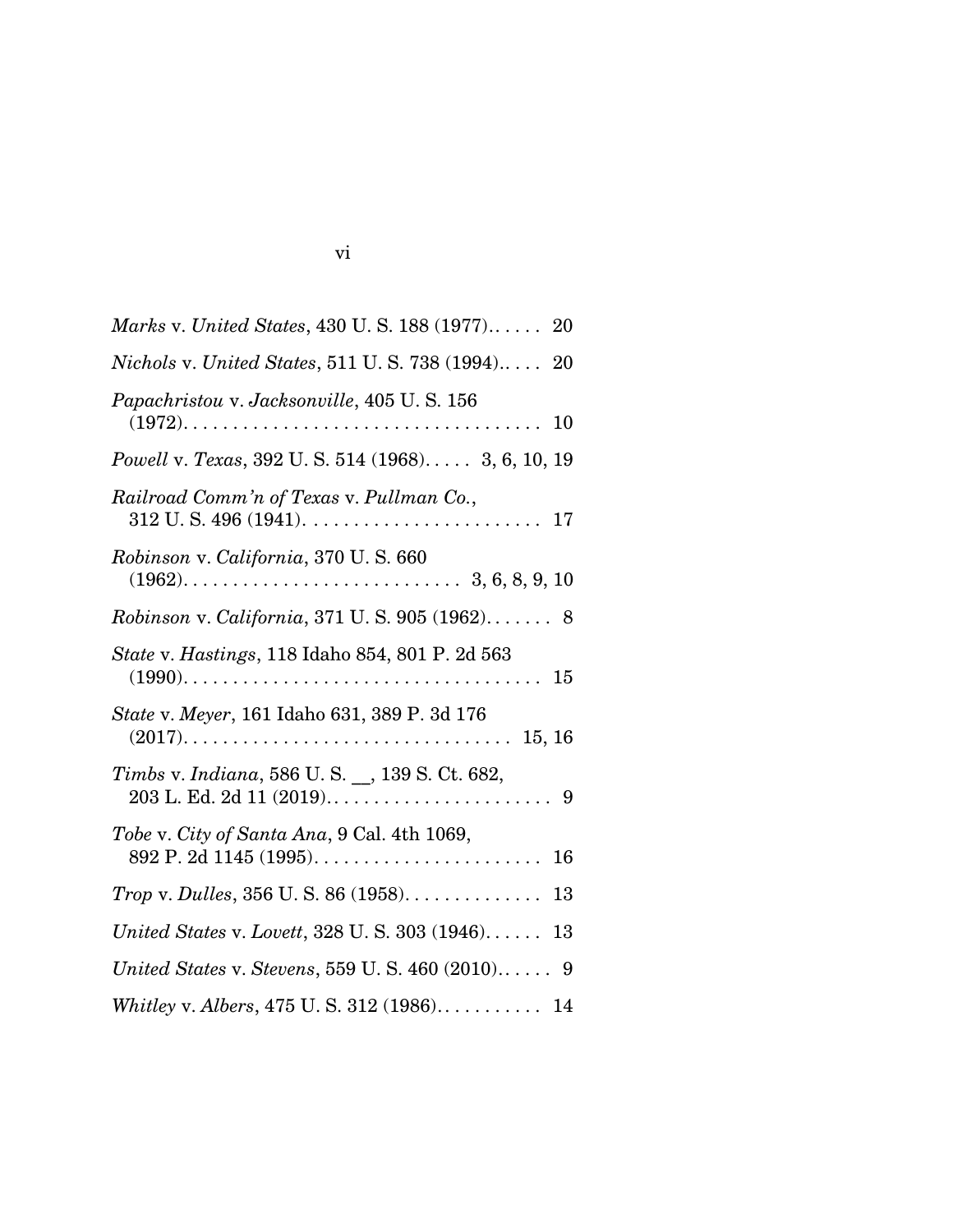# **Rules of Court**

# **State Statutes and Local Ordinances**

# **Secondary Authorities**

| 1 Annals of Cong. 448-449 (1789). 7                                                                                                                                                                |
|----------------------------------------------------------------------------------------------------------------------------------------------------------------------------------------------------|
| Blackstone, W., Commentaries (1st ed. 1769). $\dots$ 6                                                                                                                                             |
| Elliot, J., The Debates in the Several State<br>Conventions on the Adoption of the Federal<br>Constitution (2d ed. 1836). $\dots$ . 7, 8                                                           |
| Fallon, R., Manning, J., Meltzer, D., & Shapiro, D.,<br>The Federal Courts and the Federal System                                                                                                  |
| Gardner, Rethinking Robinson v. California in the<br>Wake of Jones v. Los Angeles: Avoiding the "Demise"<br>of the Criminal Law" by Attending to<br>"Punishment," 98 J. Crim. L. & Criminology 429 |

## vii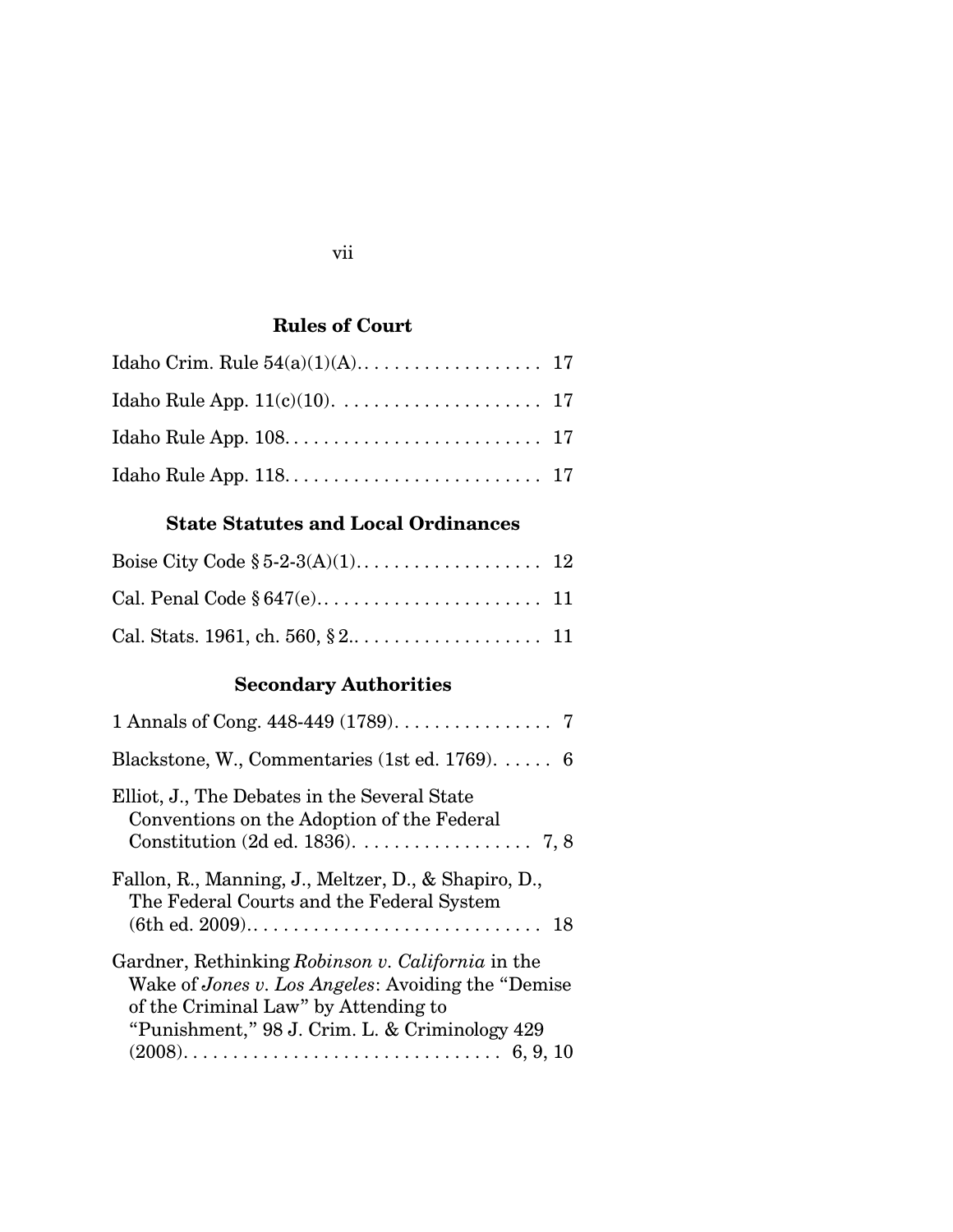# viii

| Granucci, "Nor Cruel and Unusual Punishments<br>Inflicted:" The Original Meaning,                                                                                                                   |
|-----------------------------------------------------------------------------------------------------------------------------------------------------------------------------------------------------|
| LaFave, W., Israel, J., King, N., & Kerr, O.,                                                                                                                                                       |
| Scheidegger, Tinkering with the Machinery of Death:<br>Lessons from a Failure of Judicial Activism,<br>17 Ohio St. J. Crim. L. (forthcoming), online at<br>https://papers.ssrn.com/sol3/papers.cfm? |
| Sherry, Vagrants, Rogues and Vagabonds–Old<br>Concepts in Need of Revision,                                                                                                                         |
| Stinneford, The Original Meaning of "Unusual":<br>The Eighth Amendment as a Bar to Cruel<br>Innovation, 102 Nw. U. L. Rev. 1739                                                                     |
| Story, J., Commentaries on the Constitution of the<br>United States (abridged ed. $1833$ ). $\dots$ . 21                                                                                            |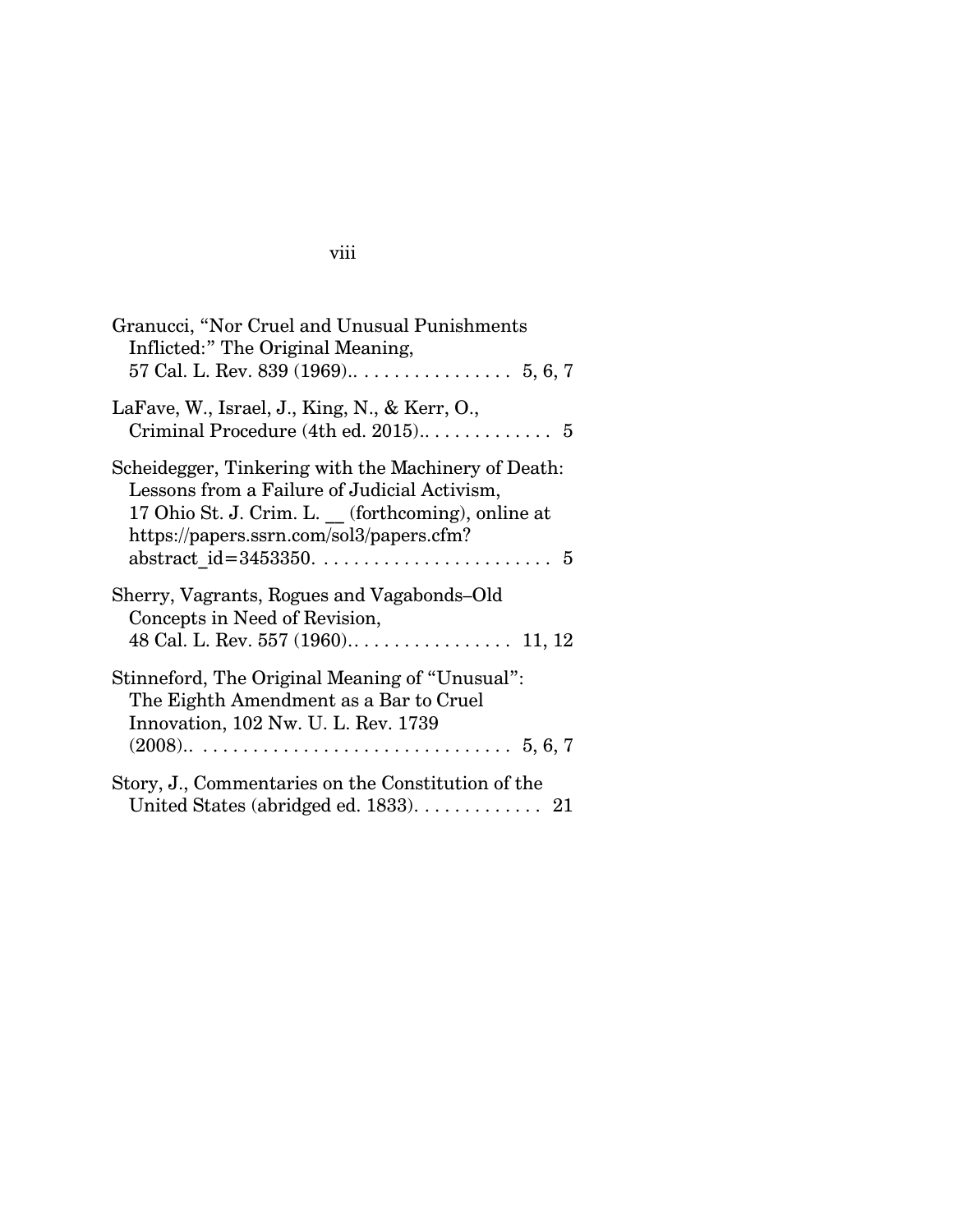IN THE Supreme Court of the United States

CITY OF BOISE, IDAHO,

*Petitioner*,

*vs.*

ROBERT MARTIN, et al.,

*Respondent*.

### **BRIEF** *AMICUS CURIAE* **OF THE CRIMINAL JUSTICE LEGAL FOUNDATION IN SUPPORT OF THE PETITION FOR WRIT OF CERTIORARI**

## **INTEREST OF** *AMICUS CURIAE*

The Criminal Justice Legal Foundation  $(CJLF)^1$  is a non-profit California corporation organized to participate in litigation relating to the criminal justice system as it affects the public interest. CJLF seeks to bring the constitutional protection of the accused into balance with the rights of the victim and of society to rapid, efficient, and reliable determination of guilt and swift execution of punishment.

<sup>1.</sup> Both parties have filed blanket consents for *amicus* briefs. Counsel of record for all parties received notice at least 10 days prior to the due date of CJLF's intention to file this brief.

No counsel for a party authored this brief in whole or in part. No person or party other than *amicus curiae* CJLF made a monetary contribution to its preparation or submission.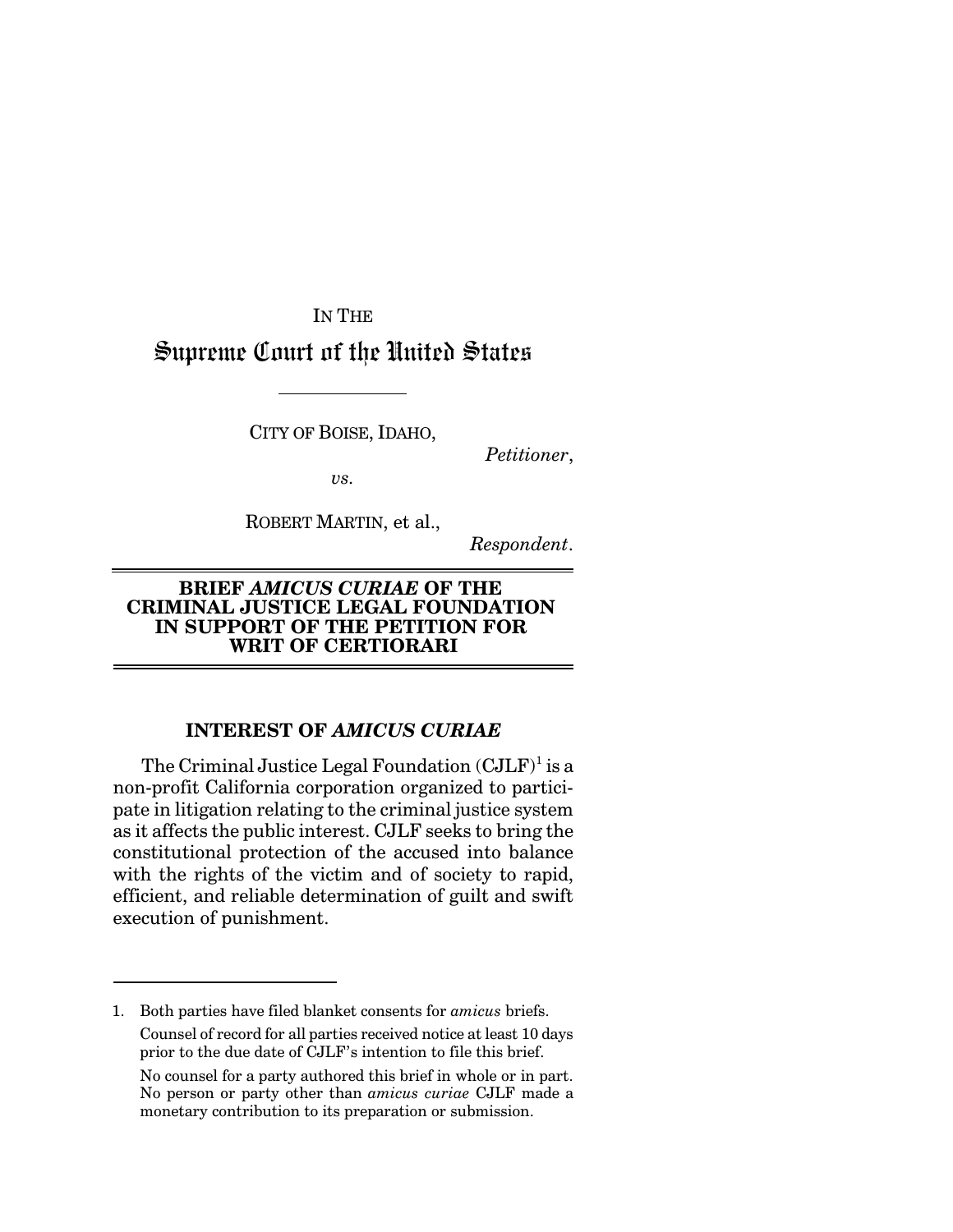This case involves an injunction against enforcement of an ordinance needed to maintain public order. It was patterned on a section of a law drafted to replace the old vagrancy laws with a constitutional alternative, a law widely copied throughout the country. The disorder that follows when police are not allowed to enforce such laws ultimately leads to more serious crime. This breakdown in society is contrary to the interests of victims of crime and the law-abiding public that CJLF was formed to protect.

#### **SUMMARY OF FACTS AND CASE**

The City of Boise, Idaho, like many jurisdictions throughout the country, has ordinances that prohibit camping on public property. See Pet. for Cert. 6. Six plaintiffs who are or have been homeless brought suit in Federal District Court claiming that application of the ordinances to homeless people without access to shelters violates the Eighth Amendment. See App. to Pet. for Cert. 35a.

All six of the plaintiffs have been convicted at least once of violating one or both of the ordinances. See *id*., at 40a. None of the plaintiffs appealed their convictions. See *id*., at 54a. They evidently did not raise an Eighth Amendment challenge as a defense in the trial court. See *id*., at 91a.

After protracted litigation, by 2009 only two plaintiffs remained, and the two sides made cross motions for summary judgment and dispositive relief. See *id*., at 69a-70a. The District Court granted the defendants' motion and denied the plaintiffs', terminating the case in the defendants' favor.

The Court of Appeals reversed the grant of defendants' motion as to prospective relief and as to retro-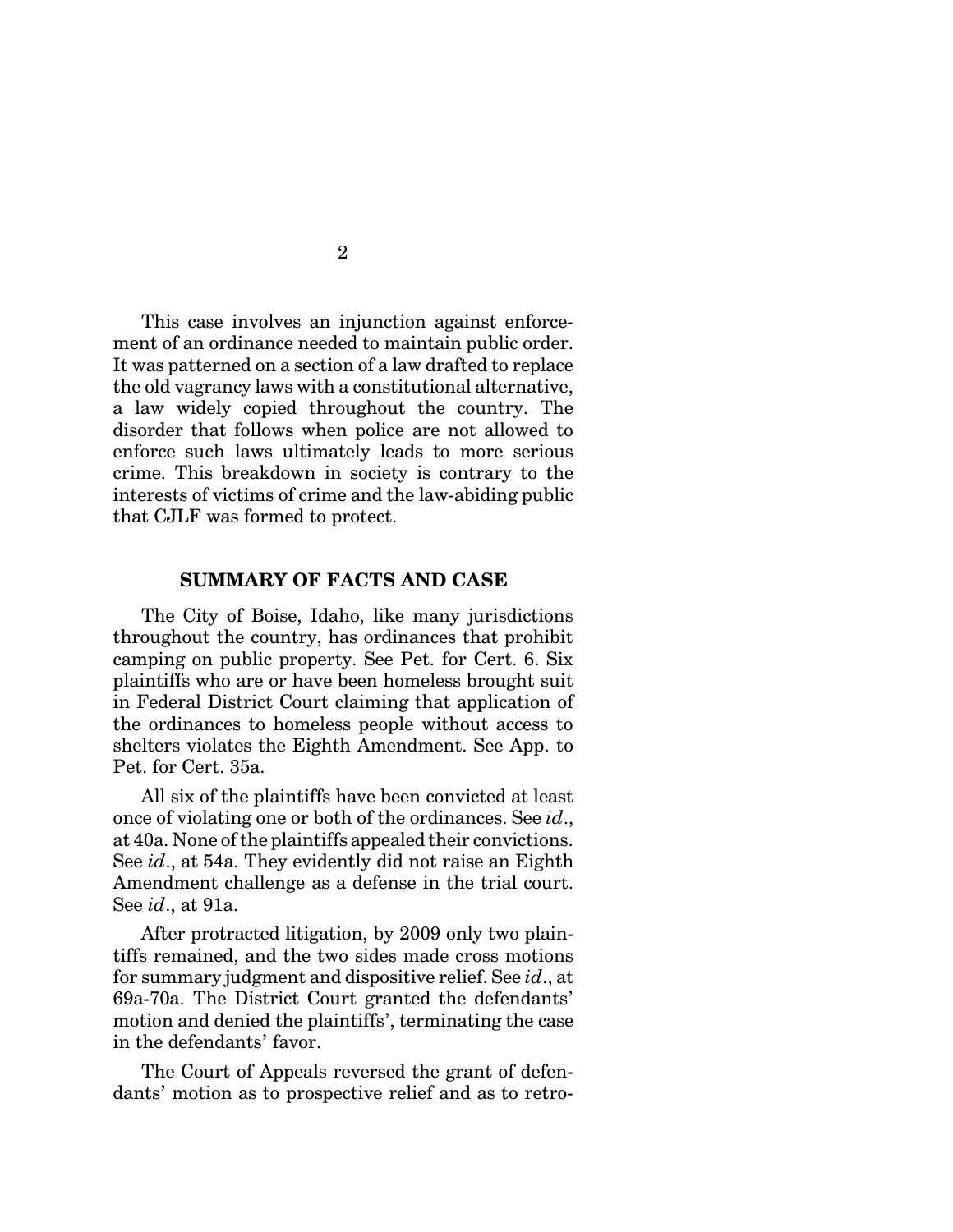spective relief regarding citations that never culminated in a criminal judgment. See *id.*, at 65a.<sup>2</sup> The court interpreted *Robinson* v. *California*, 370 U. S. 660 (1962), and *Powell* v. *Texas*, 392 U. S. 514 (1968), as establishing that, just as a person cannot be criminally punished for his status, so he cannot be punished for involuntary conduct which is inseparable from that status. See App. to Pet. for Cert. 59a-62a. The Court of Appeals further held that this prohibition is not limited to punishment following conviction but extends to "the initiation of the criminal process." *Id*., at 56a. The Court of Appeals denied rehearing en banc, *id*., at 2a, six judges dissenting. *Id*., at 6a.

#### **SUMMARY OF ARGUMENT**

The Cruel and Unusual Punishments Clause is directed only at the kinds and possibly the amounts of punishment that can be imposed upon conviction of a crime. As originally understood, it has nothing to do with the legislature's decision regarding the definition of crimes, and it has nothing to do with the initiation of criminal proceedings. Those limitations must be found elsewhere in the Constitution. *Robinson* v. *California* erred in placing its restriction under the Eighth Amendment, and while it need not be overruled it should not be extended to new territory.

The old vagrancy laws did present constitutional problems under other provisions, and disorderly conduct laws were drafted as reforms to eliminate those problems. The Boise disorderly conduct law at issue in this case is copied from a leading reform. It avoids the old problem by focusing on conduct, not status.

<sup>2.</sup> The Court of Appeals affirmed as to retrospective relief regarding judgments in completed cases. See *ibid*.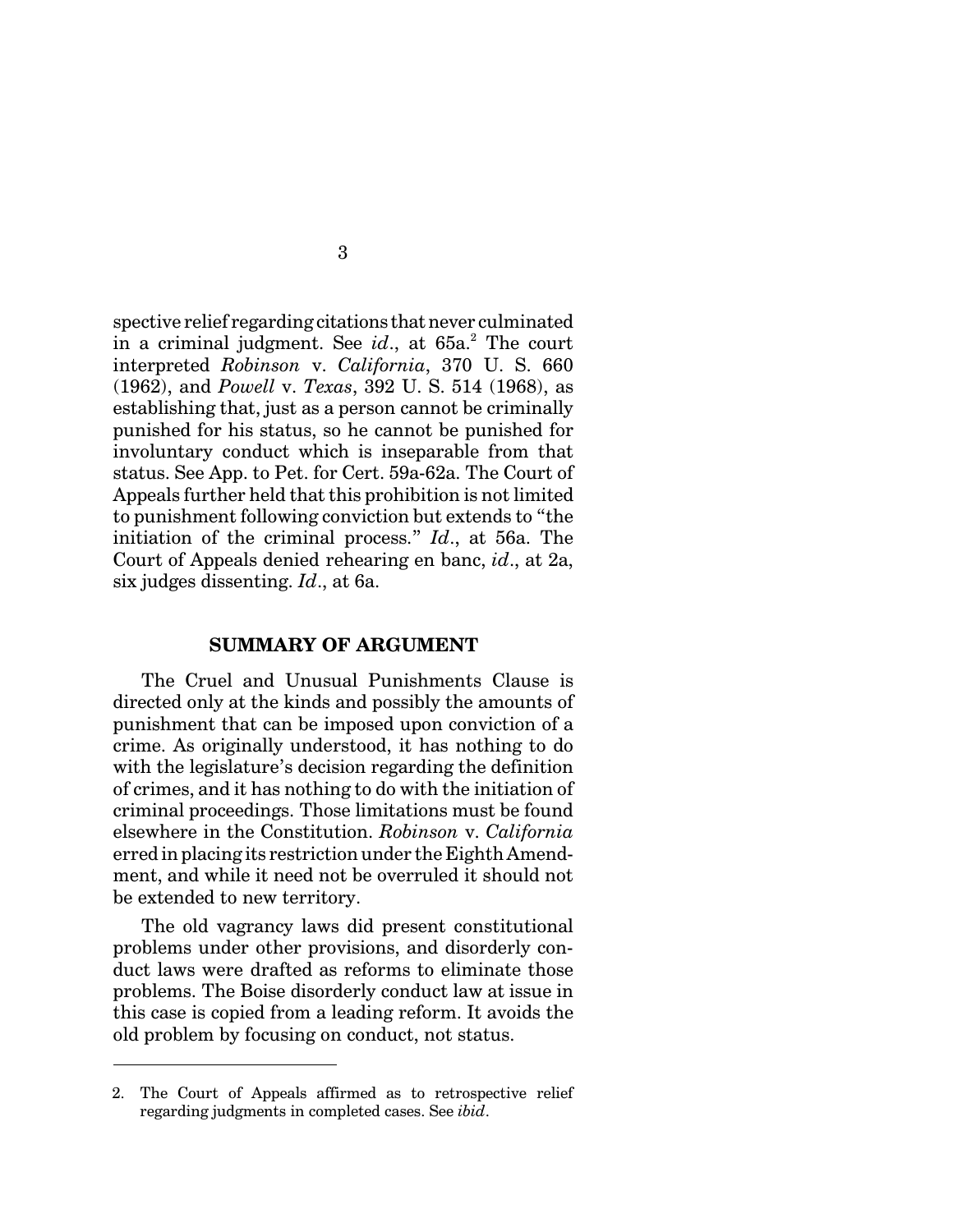The Eighth Amendment applies only to punishment imposed following conviction, not to any actions occurring pretrial, as indicated by multiple precedents of this Court. The Court of Appeals' holding to the contrary is clear error.

A federal court should not enjoin enforcement of a state or local enactment as unconstitutional when interpretation of it by state courts might avoid the constitutional problem. There are two state-law defenses possible in this case: the state's general necessity defense and the ordinances' built-in shelter availability defense. The panel's disagreement with how the police interpret the latter defense in issuing citations is no excuse for not allowing the state appellate courts to interpret it first. Cases should be allowed to proceed through the appeal process to obtain authoritative interpretation of state and local law from state courts before a federal court issues an injunction.

The disagreement between the panel and the rehearing dissenters over the interpretation of *Powell* v. *Texas* illustrates a major problem that only this Court can resolve. The rule of *Marks* v. *United States* on interpretation of precedents with no majority opinion is unclear, causing confusion and wildly conflicting interpretations across many areas of law. This Court has a responsibility to clarify how its precedents are to be interpreted and applied. It fails in its central mission when its precedents are so unclear that they produce such broad conflict. The Court has passed on multiple opportunities over many years to clarify the *Marks* rule, but the issue should not be evaded any longer.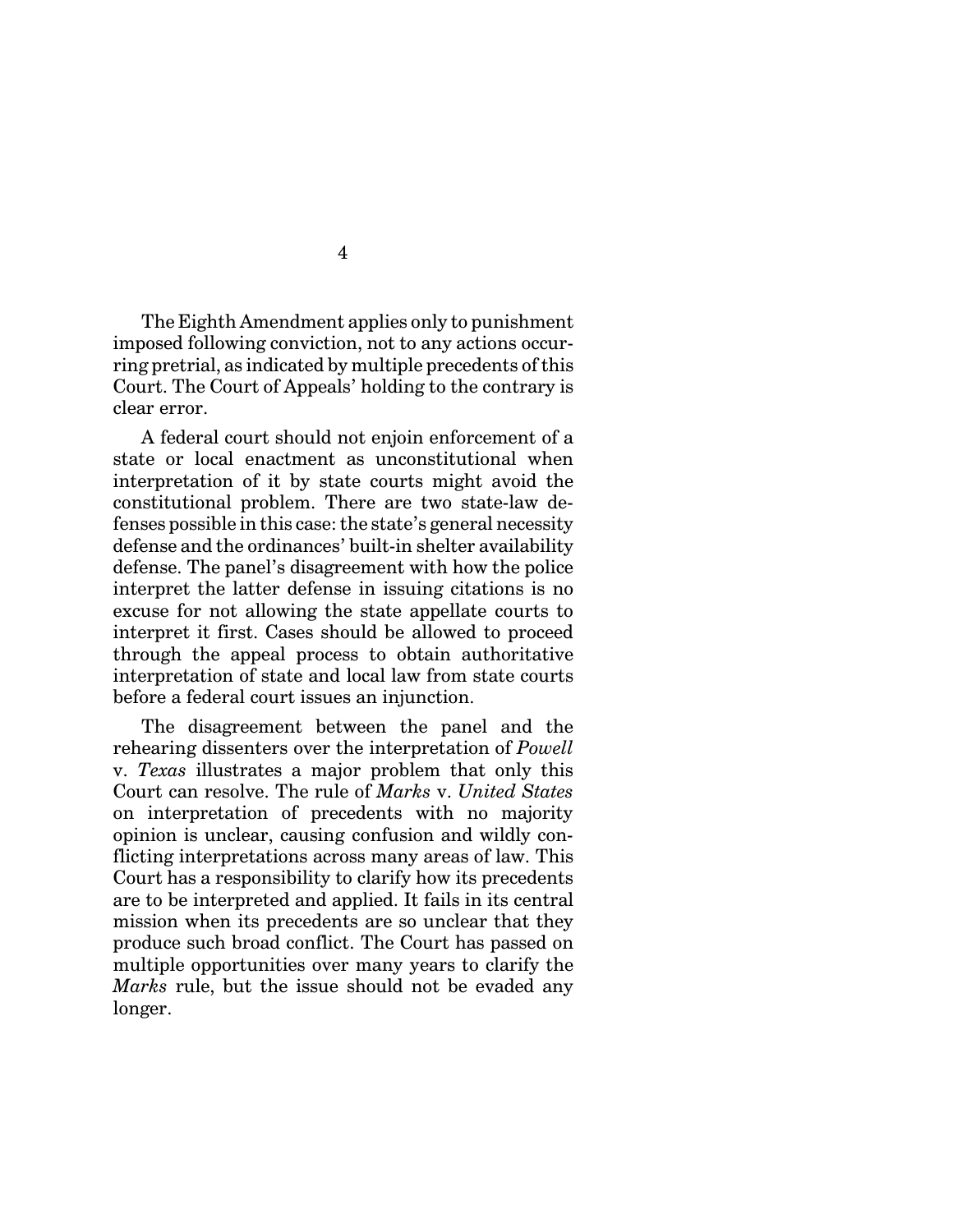#### **ARGUMENT**

## **I. Disputes over the substantive definition of crimes and defenses should not be shoehorned into the Eighth Amendment.**

In *Kansas* v. *Carr*, 577 U. S. \_\_, 136 S. Ct. 633, 644, 193 L. Ed. 2d 535, 546 (2016), the defendants complained that they had been tried jointly rather than separately, a frequently occurring issue in criminal procedure. See generally 5 W. LaFave, J. Israel, N. King, & O. Kerr, Criminal Procedure § 17.2 (4th ed. 2015). Because it was a capital case, however, the murderous brothers claimed a violation of the Eighth Amendment. This Court declined to extend that provision into this new territory. "Whatever the merits of defendants' procedural objections, we will not shoehorn them into the Eighth Amendment's prohibition of 'cruel and unusual punishments.' " *Carr*, 136 S. Ct., at 644, 193 L. Ed. 2d, at 547. The constitutional claim, if they had one, came under due process. *Id*., 136 S. Ct., at 644-645, 193 L. Ed. 2d, at 547-548.

The same response is warranted here. The Eighth Amendment provides, "nor [shall] cruel and unusual punishments [be] inflicted." Whatever debates may rage over the original understanding of "cruel" and "unusual," see, *e.g.*, *Harmelin* v. *Michigan*, 501 U. S. 957, 966-985 (1991) (opinion of Scalia, J.); *id*., at 1009-  $1011$  (White, J., dissenting),<sup>3</sup> the clause on its face

<sup>3.</sup> See generally Granucci, "Nor Cruel and Unusual Punishments Inflicted:" The Original Meaning, 57 Cal. L. Rev. 839 (1969); Stinneford, The Original Meaning of "Unusual": The Eighth Amendment as a Bar to Cruel Innovation, 102 Nw. U. L. Rev. 1739 (2008); Scheidegger, Tinkering with the Machinery of Death: Lessons from a Failure of Judicial Activism, 17 Ohio St. J. Crim. L. \_\_ (forthcoming), online at https://papers.ssrn. com/sol3/papers.cfm?abstract\_id=3453350.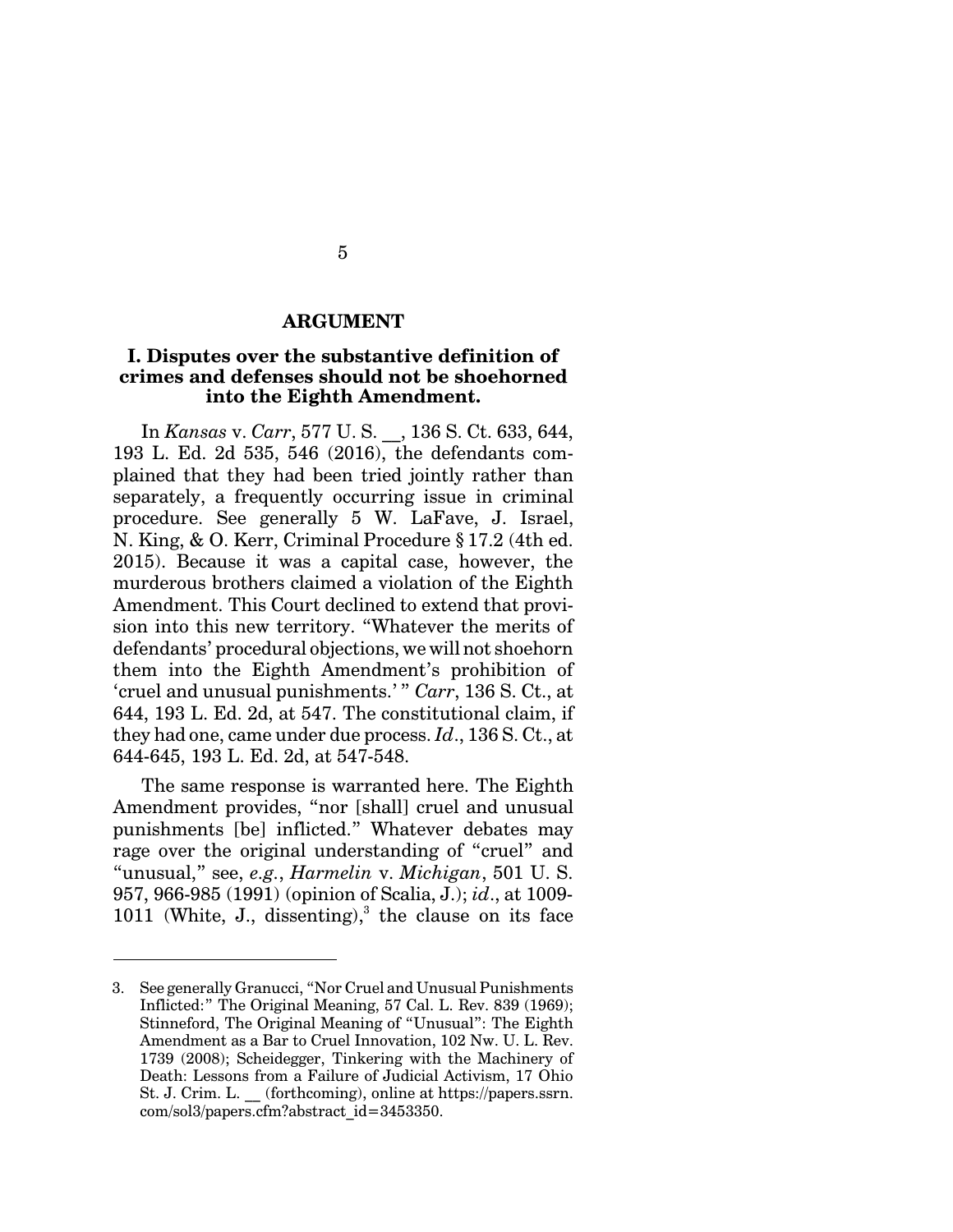applies only to punishments, not convictions.<sup>4</sup> See Gardner, Rethinking *Robinson v. California* in the Wake of *Jones v. Los Angeles*: Avoiding the "Demise of the Criminal Law" by Attending to "Punishment," 98 J. Crim. L. & Criminology 429, 476-477 (2008) (cited below as "Gardner").

Only once, in an era when the original understanding received less attention and commanded less respect than it does now, has this Court found an Eighth Amendment restraint on the legislative authority to define the elements and defenses of substantive criminal law. That was in *Robinson* v. *California*, 370 U. S. 660 (1962), a decision that could have reached the same result on different grounds. See Part I-B, *infra*, at 9-10. That mistake should be limited to the narrow and rare circumstances of the case, a pure "status" offense with no *actus reus*. See *Powell* v. *Texas*, 392 U. S. 514, 544- 545 (1968) (Black, J., concurring). *Robinson* should never be expanded.

#### *A. The Original Understanding.*

The essential outline of the history of the Cruel and Unusual Punishments Clause is well known. The clause was copied verbatim from the English Bill of Rights of 1689 to the Virginia Declaration of Rights of 1776 to the Eighth Amendment to the United States Constitution. See Granucci, 57 Cal. L. Rev., at 840; Stinneford, 102 Nw. U. L. Rev., at 1748.

The English provision was enacted in response to excesses during the reign of the then-recently overthrown King James II. See 4 W. Blackstone, Commentaries 372 (1st ed. 1769). The case of the "notorious

<sup>4.</sup> And most certainly not citations. See Part II-A, *infra*, at 13-14; *cf*. App. to Pet. for Cert. 55a-56a.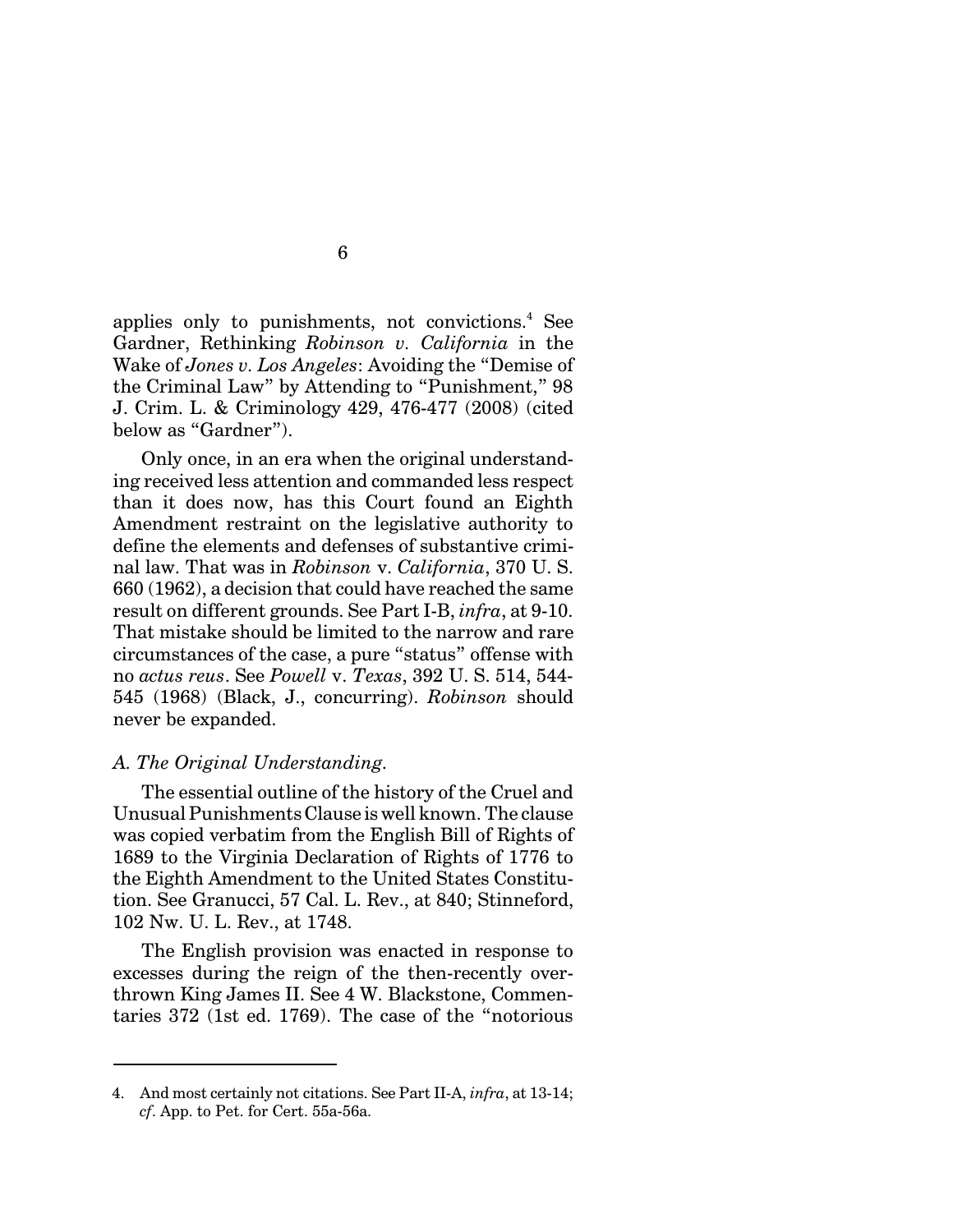perjurer" Titus Oates was especially prominent. See *Harmelin*, 501 U. S., at 968-971; Granucci, *supra*, at 857-859. While there is room for disagreement as to some aspects of this history, see Stinneford, *supra*, at 1762, n. 135 (disputing part of Granucci's reading), there can be no dispute that the definitions of crimes played no part in the debate. For the Oates case, particularly, no one could doubt that perjury was and should be a serious crime. The dispute was all about whether the punishment was legal for the crime and supported by precedent, see *Harmelin*, at 971, or as Stinneford contends, consistent with "long usage." See Stinneford, at 1763.

Even more pertinent to the American constitutional question, though, are the debates on the ratification of the Constitution. The Anti-Federalists complained that it contained no bill of rights and noted the lack of a "cruel and unusual" prohibition. The Bill of Rights was adopted, in part, as a kind of national reconciliation with those who had opposed the Constitution. See 1 Annals of Cong. 448-449 (1789) (statement of Rep. Madison).

The strongest evidence of the nature of the Anti-Federalists' objection on this point is found in the Massachusetts and Virginia Conventions. In Massachusetts, delegate Holmes complained that Congress was "nowhere restrained from inventing the most cruel and unheard-of punishments, and annexing them to crimes ...." 2 J. Elliot, The Debates in the Several State Conventions on the Adoption of the Federal Constitution 111 (2d ed. 1836). He was not concerned on this point with the definition of federal crimes.

In Virginia, the fiery Patrick Henry expressly focused on punishment and not on crimes. "*In the definition of crimes, I trust they will be directed by what wise representatives ought to be governed by.* But when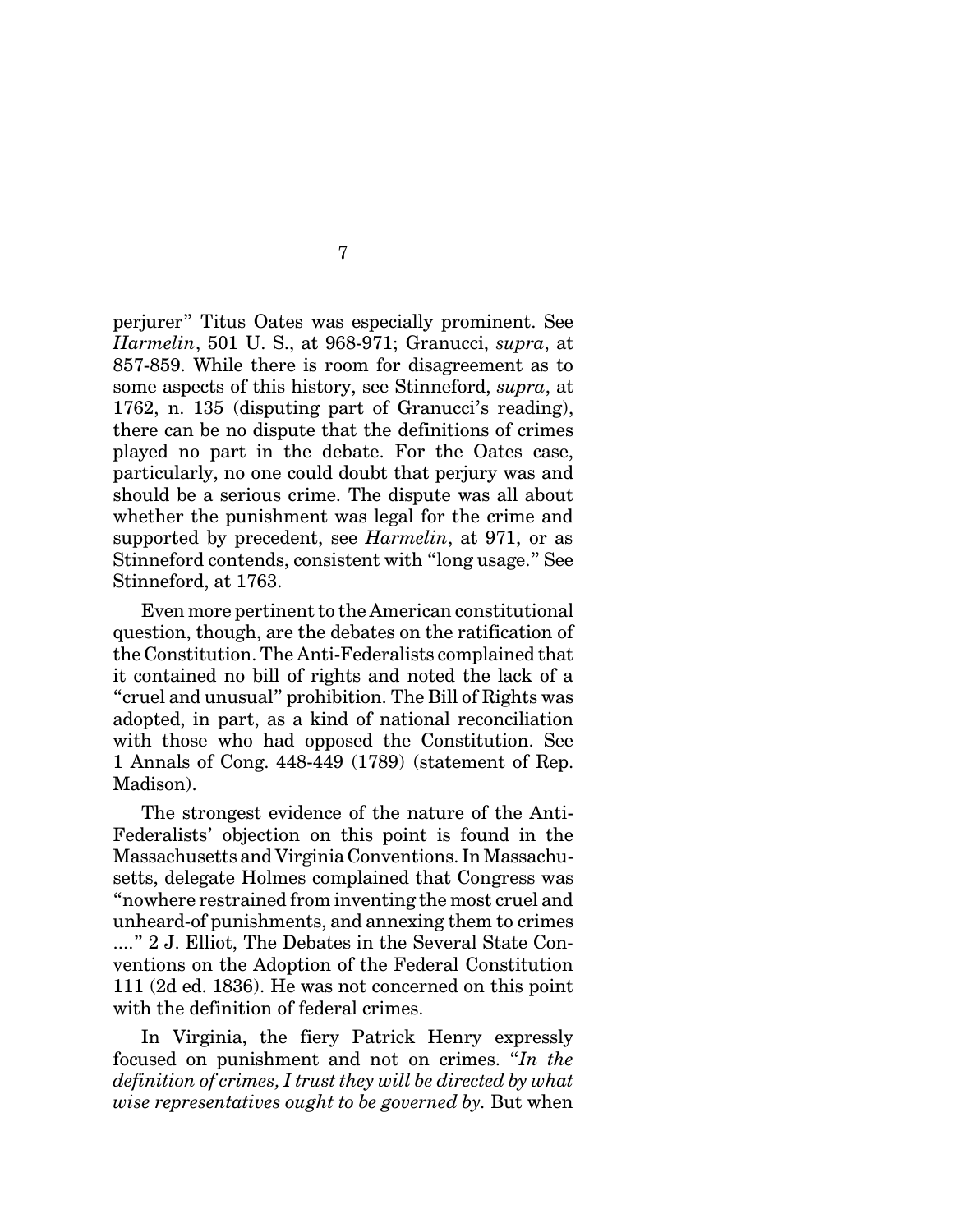we come to punishments, no latitude ought to be left, nor dependence put on the virtue of representatives." 3 J. Elliot 447 (emphasis added). Without the equivalent of Virginia's provision, he warned, Congress might import the practices of continental Europe "in preference to that of the common law," with "tortures, or cruel and barbarous punishment." See *ibid*. The distinction between the definitions of crimes and the punishments for them could hardly be stated any more clearly.

The authority to decide what is a crime and what is not lies at the heart of the legislative power. The notion that the Cruel and Unusual Punishments Clause removed any part of that authority from the legislative branch is contrary to both the plain language and the unmistakable history of that provision.

## *B. The Robinson Anomaly and the Powell Retrenchment.*

*Robinson* v. *California*, 370 U. S. 660 (1962), was an odd case in many ways. Unknown to this Court, the case had been moot the whole time the Court was considering the merits; Robinson had died the previous summer. See *Robinson* v. *California*, 371 U. S. 905  $(1962)$  (Clark, J., dissenting from denial of rehearing).<sup>5</sup> Considered as a whole, the California statutory system for drug abuse was "a comprehensive and enlightened program" for its day. See *Robinson*, 370 U. S., at 679 (Clark, J., dissenting); *id*., at 687-688 (White, J., dissenting). It seems like a strange case to take up to make the "status offense" point when there were much more common status offense statutes in force throughout the country: vagrancy laws. See Part I-C, *infra*.

<sup>5.</sup> Mootness defeats subject matter jurisdiction. See *Genesis HealthCare Corp*. v. *Symczyk*, 569 U. S. 66, 78 (2013).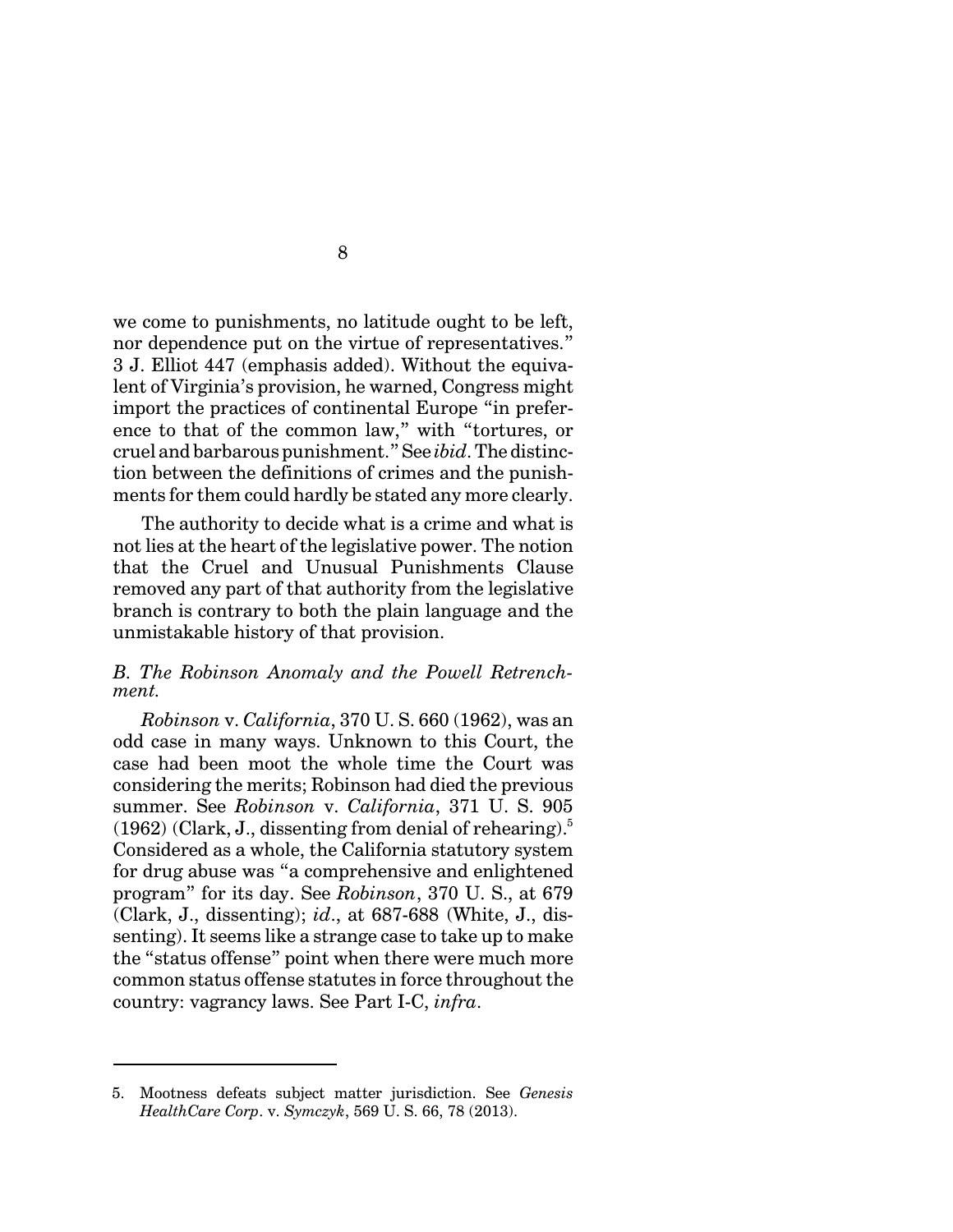While proof of use was not strictly required for a conviction, the *Robinson* Court had to stretch to imagine a scenario where a person could be prosecuted for being an addict without having violated the law against illegal use. Perhaps an addict had just arrived from out of state and not yet gotten his first in-state fix. See *Robinson*, 370 U. S., at 667. This sounds more like a hypothetical from a law school Socratic dialogue than an inquiry into the actual workings of criminal justice. There is no reason to believe that the facts of *Robinson* bear any resemblance to this hypothetical. See *id*., at 681-682 (Clark, J., dissenting); *id*., at 686-688 (White, J., dissenting). In effect, the *Robinson* Court declared the statute unconstitutional on its face because it could conceive of a hypothetical where it would be unconstitutional as applied, even though from the evidence it appeared to be constitutionally applied to Robinson. That is backwards under the approach developed in the years since *Robinson*, at least outside the First Amendment context. See *United States* v. *Stevens*, 559 U. S. 460, 472-473 (2010).

The oddest aspect of all, though, was the *Robinson* Court's resort to the Cruel and Unusual Punishments Clause to strike down a status offense. Justice White called it "novel" and suggested that "the present Court's allergy to substantive due process" might be the reason to resort to the Eighth Amendment. See *Robinson*, 370 U. S., at 689 (dissent); Gardner, *supra*, at 436, 482. Of course, many people believe that a revulsion for substantive due process is not an allergy at all but the jurisprudential immune system's correct response to a genuine, threatening infection. See, *e.g.*, *Timbs* v. *Indiana*, 586 U. S. \_\_, 139 S. Ct. 682, 692, 203 L. Ed. 2d 11, 21-22 (2019) (Thomas, J., concurring in the judgment) (slip op., at 2-3). For those who share this view, the Equal Protection Clause is a possible alternative justification for the result in *Robinson*. An addict was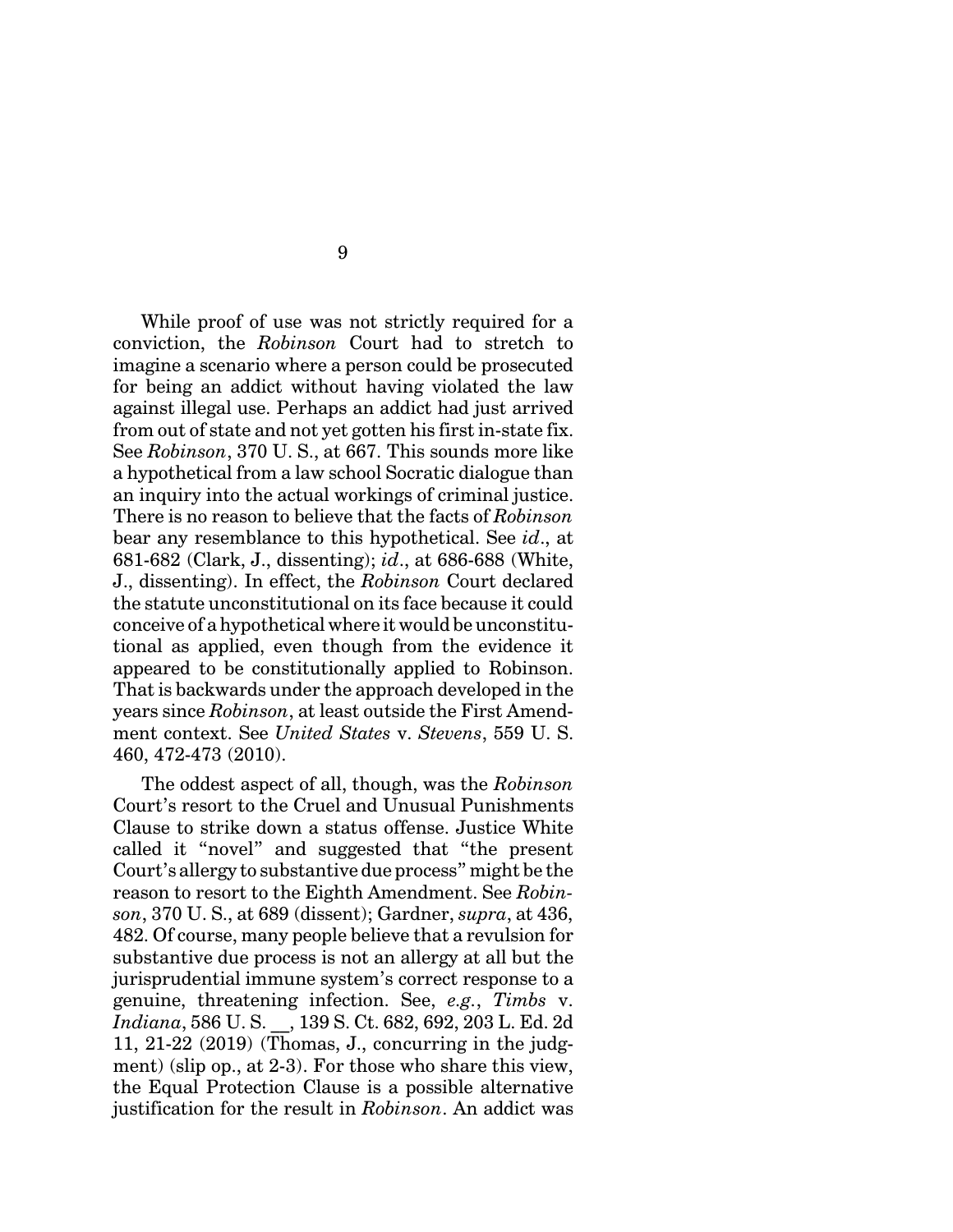treated differently from a nonaddict under the 1962 California law for who he was and not for anything he had been shown to have done. That might be a stretch, but it would not be nearly as great a stretch as the one the *Robinson* Court actually made.

*Robinson* might have signaled " 'the demise of the criminal law,' " Gardner, at 430 (quoting Packer, Mens Rea and the Supreme Court, 1962 Sup. Ct. Rev. 107, 147-148, n. 144 (1962)), but it did not. At least it hasn't yet. In *Powell* v. *Texas*, 392 U. S. 514, 533 (1968), Justice Marshall, writing the plurality opinion, interpreted *Robinson* to bar only status crimes with no *actus reus*, not reaching the *mens rea* question of how to treat acts that are claimed to be involuntary. The perennial question of how to interpret a decision with no majority opinion is once again presented in this case with regard to *Powell*, see Part III, *infra*, at 19-21, but courts other than the Ninth Circuit have generally declined to extend *Robinson* in the manner advocated by the *Powell* dissent. See Gardner, at 443, and authorities cited.

#### *C. Vagrancy Laws.*

This Court's unwillingness to take a broad interpretation of *Robinson* can be seen in its approach to vagrancy cases in the years following. In *Robinson* itself, Justice Clark noted that " 'status' offenses have long been known and recognized in the criminal law," citing a passage of Blackstone discussing vagrancy laws. 370 U. S., at 684. Yet *Papachristou* v. *Jacksonville*, 405 U. S. 156 (1972), invoked the void-for-vagueness doctrine to invalidate a common type of vagrancy law, even though some of the defendants had been convicted of what are plainly status crimes: "vagabonds" and "common thief." See *id*., at 158; Gardner, at 443, n. 64.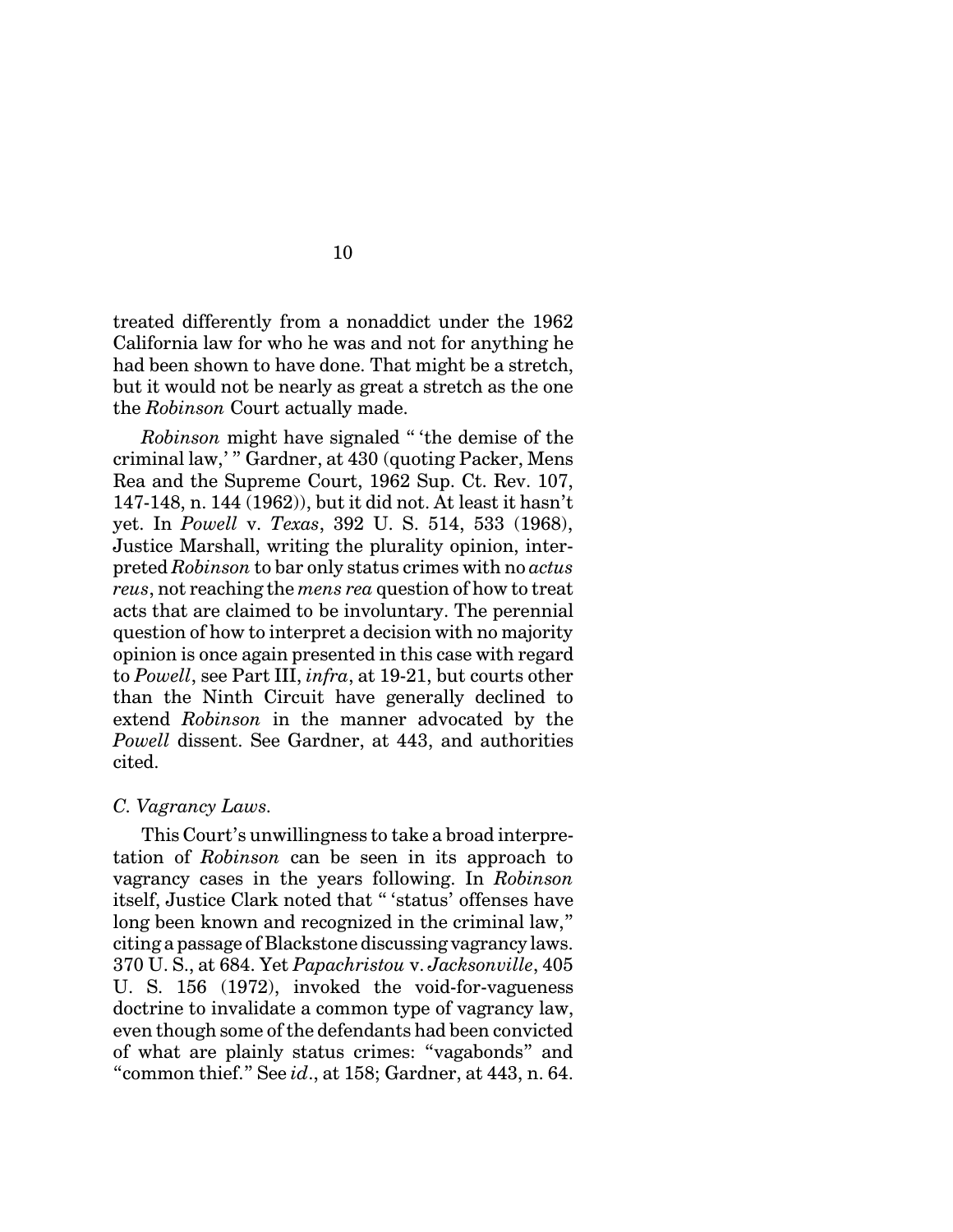Two years before *Robinson*, Professor Arthur Sherry of U. C. Berkeley published an influential law review article on vagrancy laws. "There is little dissent from the conclusion that the vagrancy law is archaic in concept, quaint in phraseology, a symbol of injustice to many and very largely at variance with prevailing standards of constitutionality." Sherry, Vagrants, Rogues and Vagabonds–Old Concepts in Need of Revision, 48 Cal. L. Rev. 557, 566 (1960) (cited below as "Sherry"). The constitutional problem came from a then-recent decision of the California Supreme Court, *In re Newbern*, 53 Cal. 2d 786, 350 P. 2d 116 (1960). Anticipating both *Papachristou* and *Powell*, *Newbern* struck down the "common drunk" portion of the vagrancy statute as unconstitutionally vague while allowing the prisoner to be retried on the drunk-inpublic charge. *Id*., at 797, 350 P. 2d, at 123-124.

Sherry believed the solution was simple, at least in concept. The constitutional problem could be entirely cured by "drafting legislation having to do with conduct rather than status," Sherry, *supra*, at 567, the view of the *Powell* plurality eight years later. Sherry unwisely asserted the ease of fixing the problem before a legislative subcommittee and was promptly drafted as draftsman. *Id*., at 568.

Sherry's second draft of a disorderly conduct law to replace the antiquated vagrancy law is printed in the article at pages 569-572. It was adopted with minor changes by the California Legislature the next year. See Cal. Stats. 1961, ch. 560, § 2. The final section, the one relevant to this case, remains largely intact as California Penal Code § 647(e), declaring guilty of disorderly conduct one "[w]ho lodges in any building, structure, vehicle, or place, whether public or private, without the permission of the owner or person entitled to the possession or in control of it."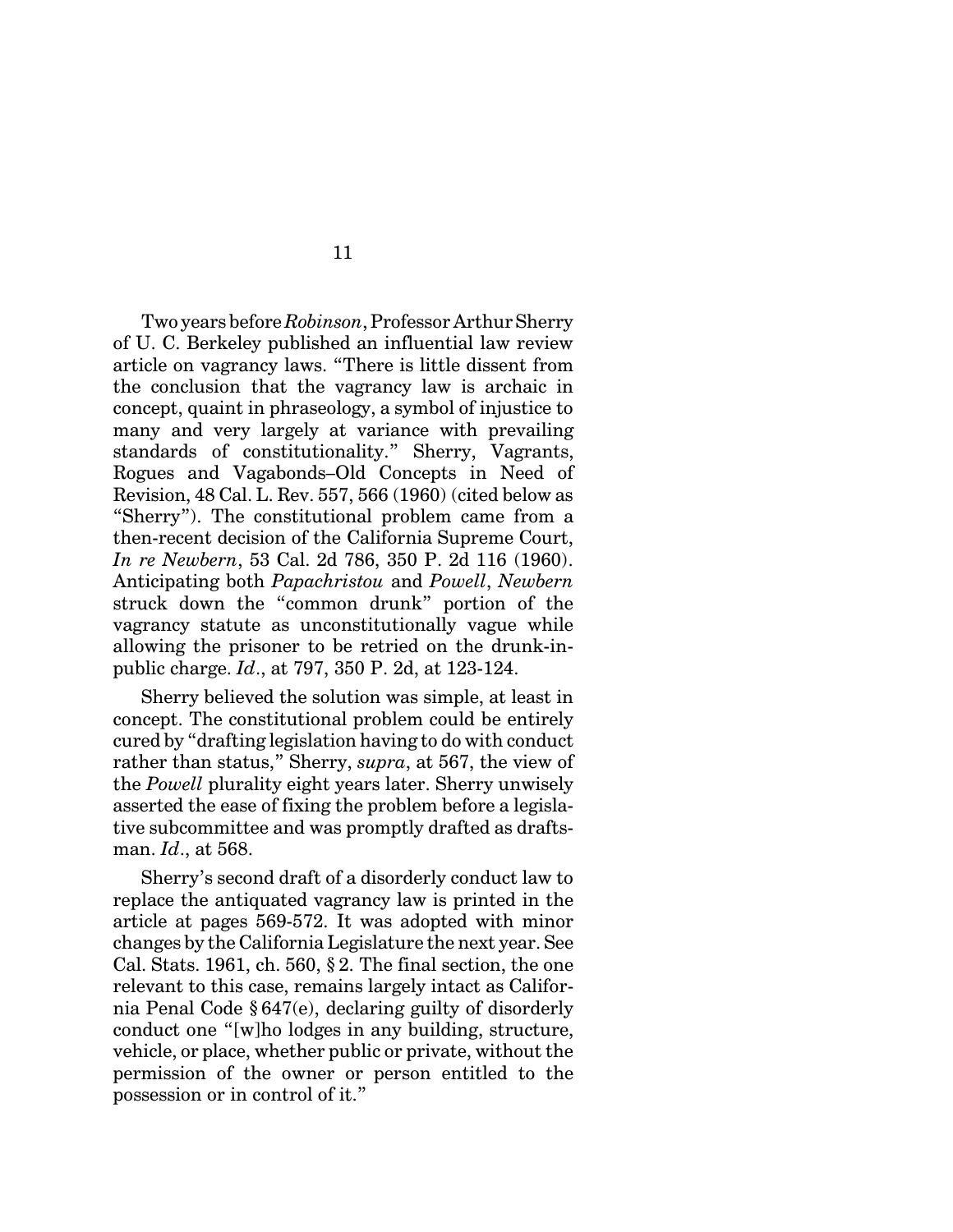Boise City Code  $\S 5-2-3(A)(1)$ , one of the ordinances at issue in this case, is largely a copy of this law. See App. to Pet. for Cert. 64a, 123a. The law claimed to be unconstitutional in this case is actually the *reform* drafted and enacted to "harmonize with notions of a decent, fair and just administration of criminal justice and ... at the same time make it possible for police departments to discharge their responsibilities in a straightforward manner without the evasions and hypocrisies which so many of our procedural rules force upon them." Sherry, *supra*, at 567.

The petition for certiorari explains why the Court of Appeals' decision is bad policy, harmful to our cities and their people, see Pet. for Cert. 26-35, and we understand that other *amicus* briefs will expand on that point. The decision is also contrary to the plain language of the Eighth Amendment, contrary to the meaning of that amendment as understood at the time of its adoption, and based on a deviation from constitutional principles that ought not be expanded beyond its original boundaries. The genuine constitutional problem of the old vagrancy laws was fixed long ago with carefully considered reforms that provided the basis of the very laws under attack now. These reasons would be more than sufficient for this Court to take up this case for full review. But there are more.

## **II. The Court of Appeals violated principles of judicial restraint and federalism by deciding a constitutional question when state courts might have applied state law to avoid it.**

"Normally this Court ought not to consider the Constitutionality of a state statute in the absence of a controlling interpretation of its meaning and effect by the state courts." *Arizonans for Official English* v.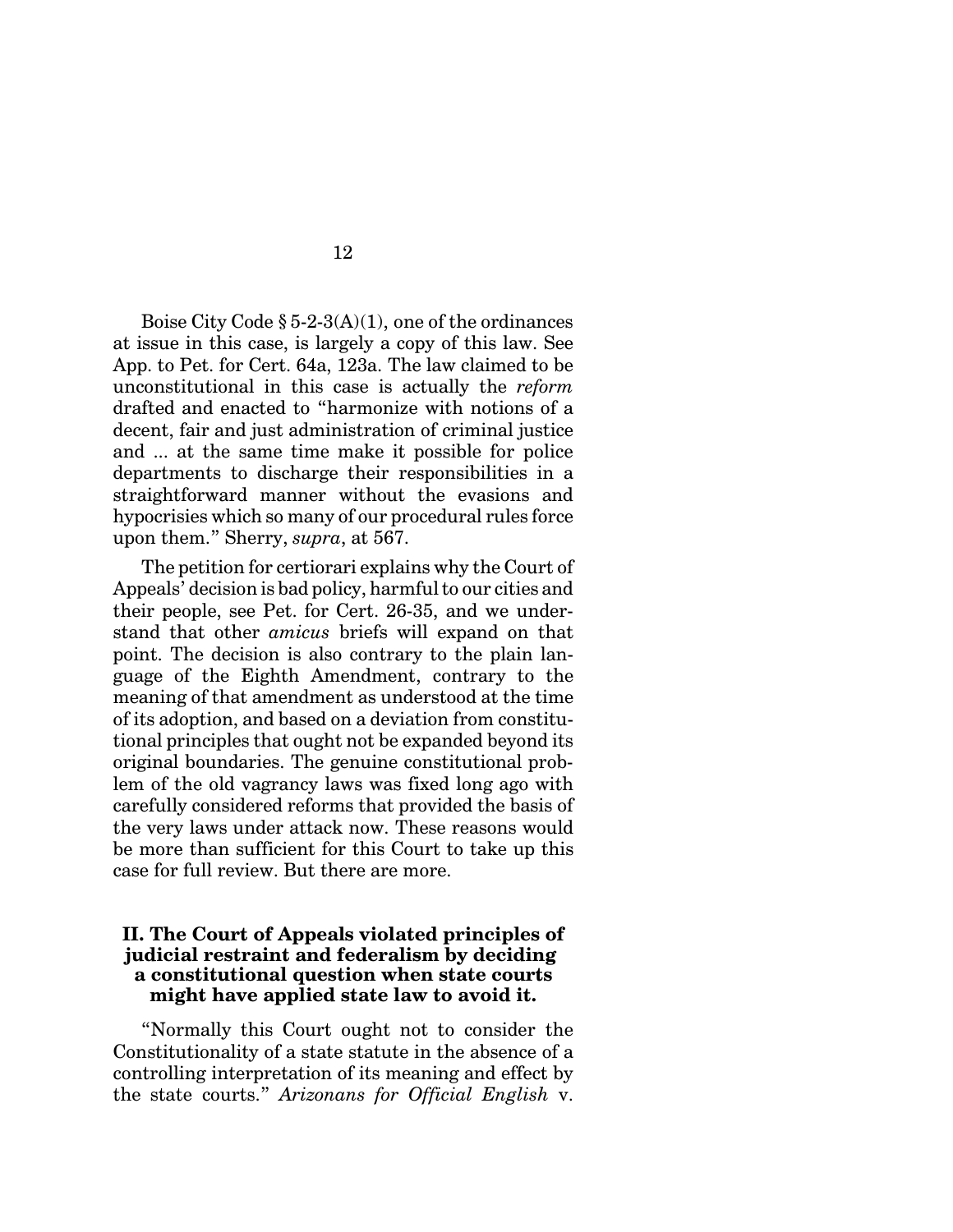*Arizona*, 520 U. S. 43, 75 (1997) (quoting *Poe* v. *Ullman*, 367 U. S. 497, 526 (1961) (Harlan, J., dissenting) (internal quotation marks and brackets omitted)). This principle applies full force to this case, yet the Court of Appeals breezed right past it. Had the question of necessity at the root of the constitutional dispute been presented to state appellate courts in the normal course of proceedings, the federal question might never have arisen.

#### *A. The Correct Constitutional Question.*

To understand the predicate question of state law and how it should have been resolved, it is first necessary to recognize a clear error in the Court of Appeals' opinion. The panel's holding that the Cruel and Unusual Punishments Clause can be violated pretrial is so clearly erroneous as to be summarily reversible. See App. to Pet. for Cert. 23a-24a (Smith, J., dissenting from denial of rehearing en banc); *id*. 32a-34a (Bennett, J., dissenting from denial of rehearing en banc).

" 'The primary purpose of [the Cruel and Unusual Punishments Clause] has always been considered, and properly so, to be directed at the method or kind of *punishment* imposed for the violation of criminal statutes….' " *Ingraham* v. *Wright*, 430 U. S. 651, 667 (1977) (quoting *Powell* v. *Texas* plurality) (emphasis added; alterations in original). This Court's pre-*Ingraham* cases "demonstrate [that] the State does not acquire the power to punish with which the Eighth Amendment is concerned until *after* it has secured a formal adjudication of guilt in accordance with due process of law."  $Id$ . at 671-672, n. 40 (emphasis added).<sup>6</sup>

<sup>6.</sup> The cases cited and discussed in reaching this conclusion are *United States* v. *Lovett*, 328 U. S. 303, 317-318 (1946), *Trop* v. *Dulles*, 356 U. S. 86 (1958), and *Kennedy* v. *Mendoza-Martinez*,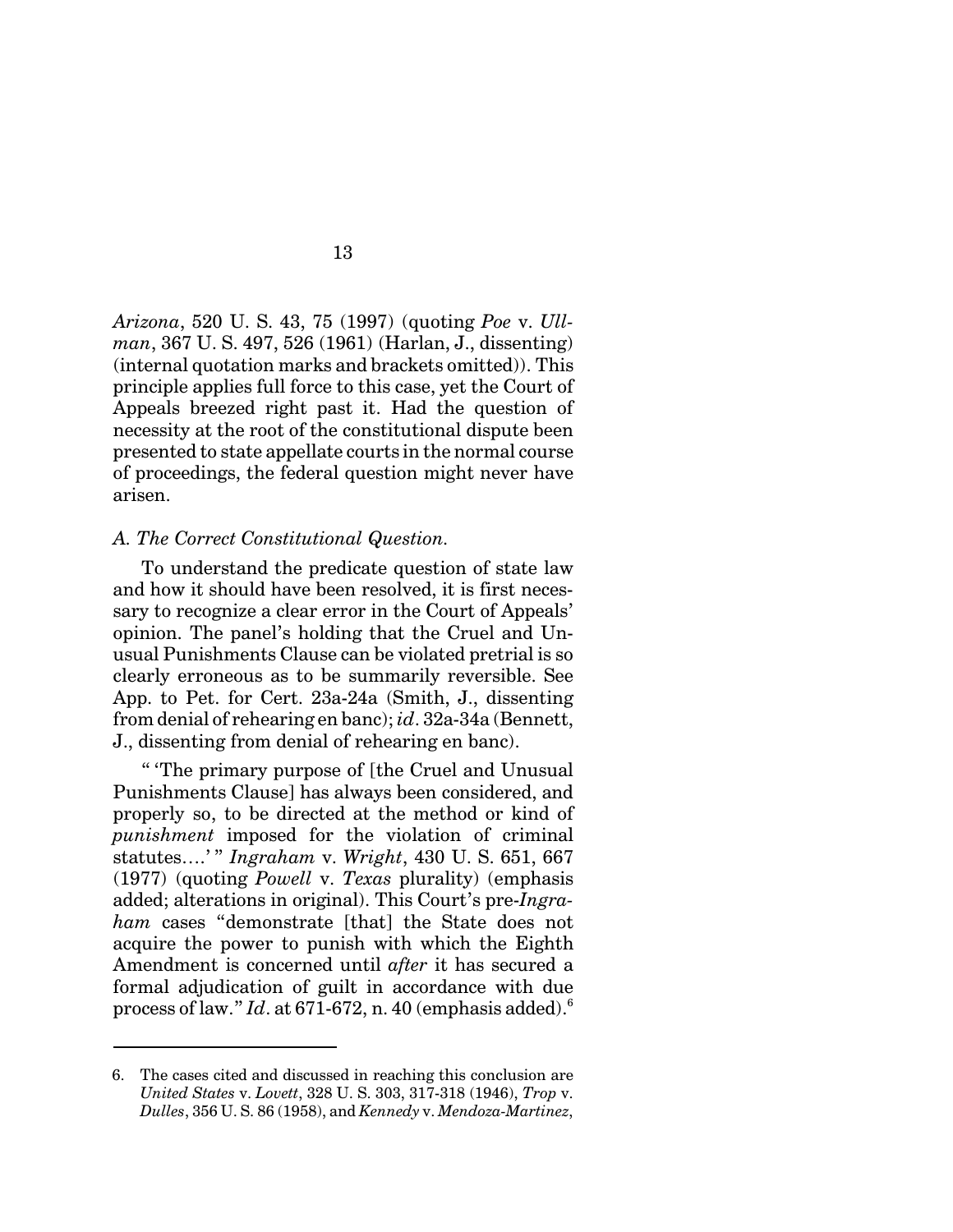The issue before the *Ingraham* Court did not involve the distinction between postconviction punishment and pretrial criminal matters, as the Court of Appeals panel noted, see App. to Pet. for Cert. 56a, so these statements are *obiter dicta*. But that does not negate the principle that *Ingraham* expressed. *Ingraham* does not stand alone. The pretrial versus postconviction distinction is presented in the earlier cases noted in the opinion and in later cases. *Whitley* v. *Albers*, 475 U. S. 312, 319 (1986), invoked the *Ingraham* footnote 40 "after" language quoted above in an Eighth Amendment case involving use of force against prison inmates. *Graham* v. *Connor*, 490 U. S. 386, 398-399 (1989), quoted it again for its holding that the Fourth and not Eighth Amendment applies to a pretrial use of force, distinguishing *Albers*. *Kingsley* v. *Hendrickson*, 576 U. S. \_\_, 135 S. Ct. 2466, 2475, 192 L. Ed. 2d 416, 428- 429 (2015), reiterated the *Graham* distinction, again citing the *Ingraham* footnote limiting the Eighth Amendment to postconviction punishment.

At this point, it is no longer seriously debatable that the Cruel and Unusual Punishments Clause applies only to punishment imposed after conviction. To the extent the Court of Appeals' opinion is contrary, it is clear error on the merits. The debatable constitutional question is whether the *Robinson* rule extends to a sentence following a conviction for an act that is the involuntary product of the defendant's status.

## *B. Federalism and Untested State and Local Laws.*

This brings us back to the federalism question raised by Justice Harlan in *Poe* and the Court in *Arizonans for Official English*, quoted *supra*, at 12. Should a federal court address the correct constitutional question raised

<sup>372</sup> U. S. 144, 162-167, 186, and n. 43 (1963).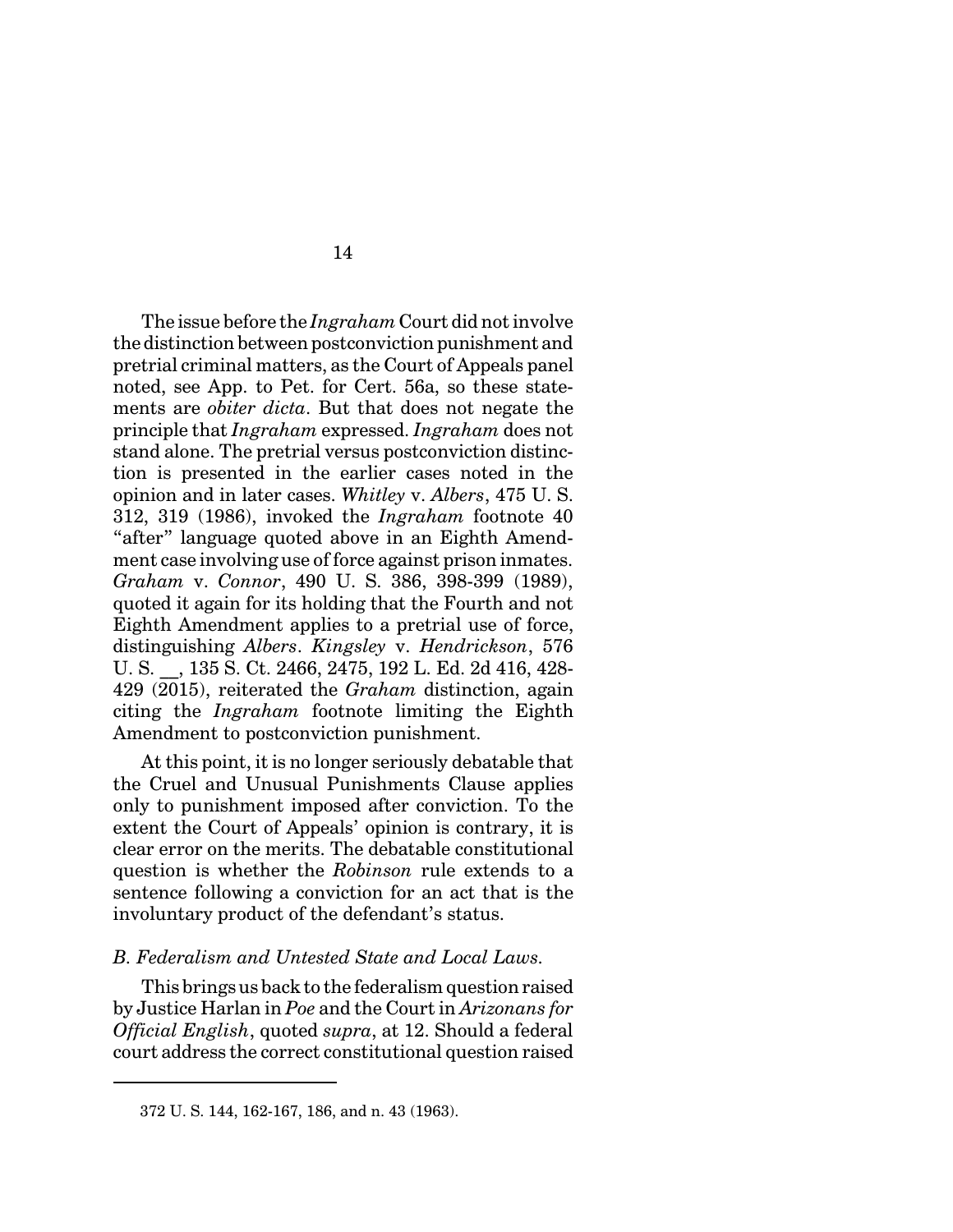by this case when the state appellate courts have not yet had a chance to decide whether state law really does authorize punishment in these circumstances?

15

There are two reasons why Idaho law might not authorize punishment in circumstances creating a substantial federal constitutional question. First, Idaho law recognized the necessity defense long before any of the events at issue in this case. See *State* v. *Hastings*, 118 Idaho 854, 801 P. 2d 563 (1990). Second, both of the challenged ordinances now have exceptions for nights with no "available overnight shelter." See App. to Pet. for Cert. 123a-125a.

In *Hastings*, an Idaho resident who used medical marijuana claimed the necessity defense. See 118 Idaho, at 854-855, 801 P. 2d, at 563-564. The Idaho Supreme Court found that the defense as it existed at common law was available in Idaho under a statute incorporating the common law. *Id*., at 856, 801 P. 2d, at 565.

"The elements of the common law defense of necessity are:

1. A specific threat of immediate harm;

2. The circumstances which necessitate the illegal act must not have been brought about by the defendant;

3. The same objective could not have been accomplished by a less offensive alternative available to the actor;

4. The harm caused was not disproportionate to the harm avoided." *Id*., at 855, 801 P. 2d, at 564.

Like many legal doctrines, this one leaves room for interpretation in individual cases. In *State* v. *Meyer*, 161 Idaho 631, 633, 389 P. 3d 176, 178 (2017), the court was presented with a case of a Washington resident with a medical marijuana prescription who drove through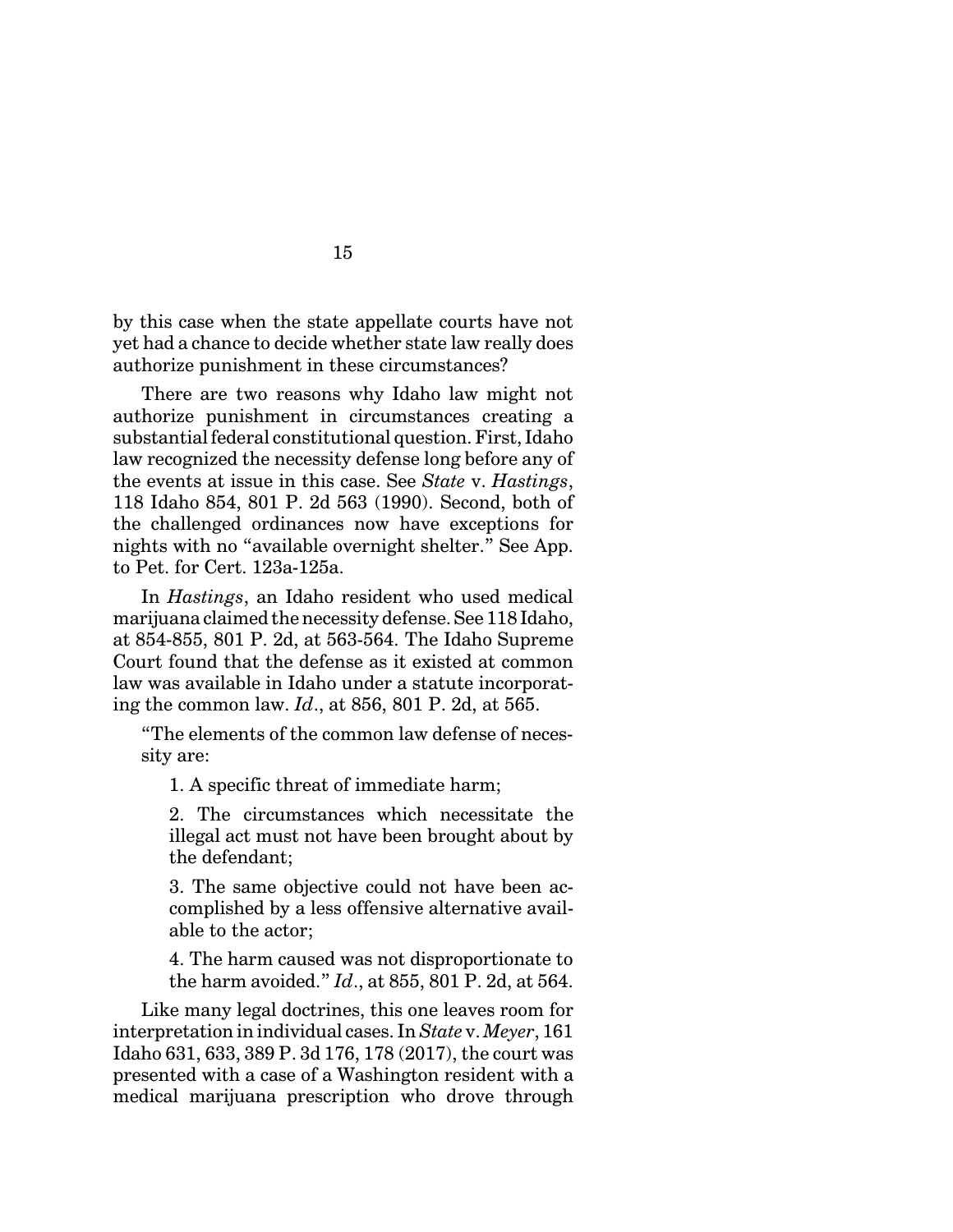Idaho on his way to California. The court found that Meyer had not presented sufficient evidence to satisfy the third prong, less offensive alternative, because he might have used another pain medication for the short duration of his Idaho stay, even if somewhat less effective. See *id*., at 635-636, 389 P. 3d, at 180-181.

The California Supreme Court suggested that a necessity defense might be available in a camping ordinance case in *Tobe* v. *City of Santa Ana*, 9 Cal. 4th 1069, 1088, and n. 8, 892 P. 2d 1145, 1155, and n. 8  $(1995).$ <sup>7</sup> Could the Idaho courts apply the necessity defense to disorderly conduct ordinances like Boise's to reach a more finely tailored accommodation of competing interests than the Ninth Circuit's simplistic, meataxe approach of simply asking whether shelter space is available?<sup>8</sup> We do not know. None of the plaintiffs appealed their convictions. See App. to Pet. for Cert. 54a. *Amicus's* searches have not turned up any relevant opinions.

Then there is the defense now built into the ordinances themselves. The Court of Appeals opinion takes issue with how the *police* are interpreting and applying

<sup>7.</sup> Notwithstanding footnote 8, it was actually *amicus* CJLF who first suggested it. See Brief for Criminal Justice Legal Foundation as *Amicus Curiae* in *Tobe* v. *City of Santa Ana*, Cal. Sup. Ct., No. S038530, pp. 26-29, online at http://www.cjlf.org/ briefs/TobeA.pdf.

<sup>8.</sup> To what extent does a person claiming a necessity to camp in a public place have a duty to minimize the imposition on other users of public places? Does a homeless person have any obligation to take reasonable steps (considering any impairments he may have) toward correcting the problems that render him homeless, such as seeking employment if able to work or seeking treatment if disabled by addiction? The necessity defense could be developed to address issues such as these.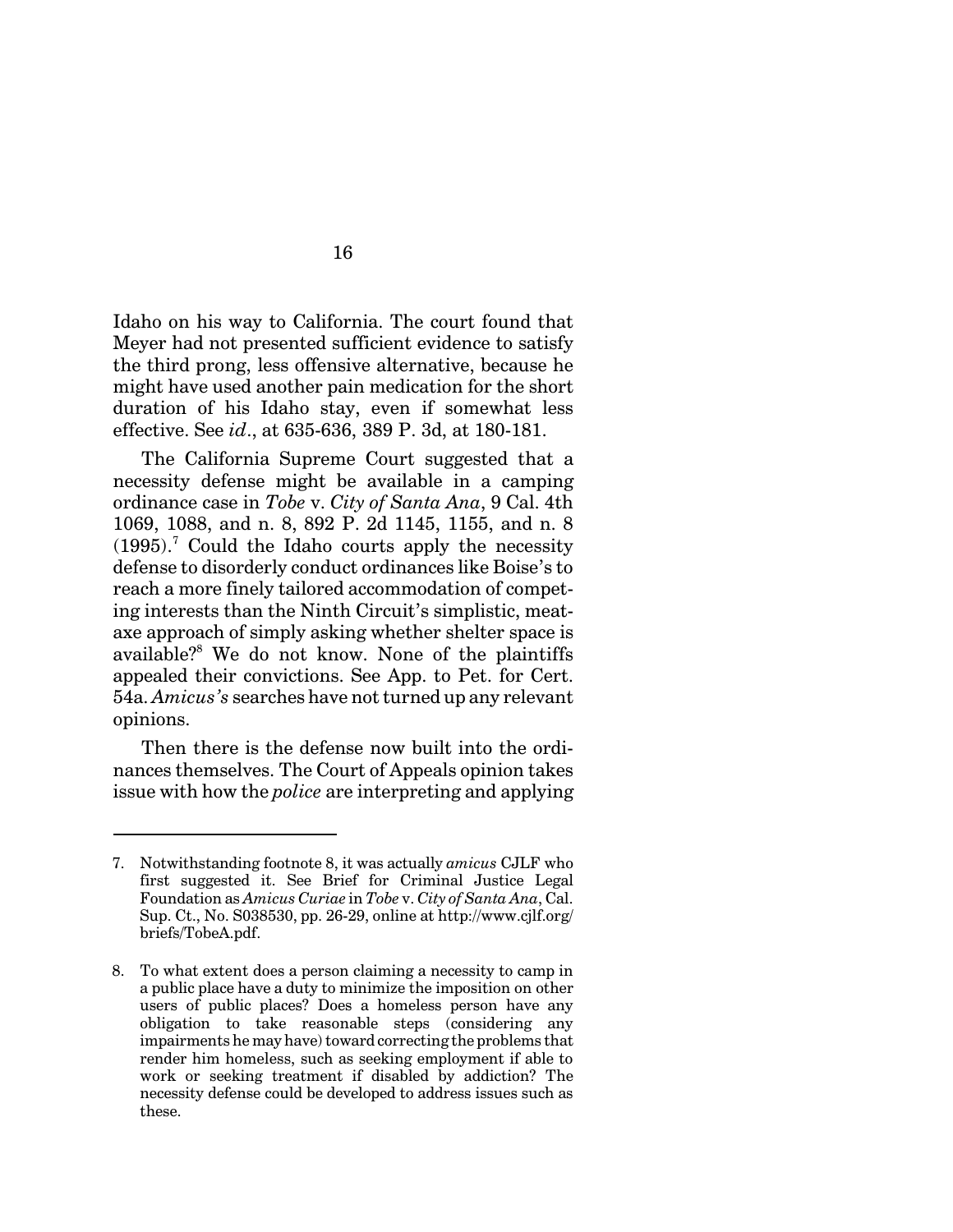the defense *pretrial*. See App. to Pet. for Cert. 46a-49a. But this is an Eighth Amendment case, and what matters is how *courts* decide when and whether the defendants in criminal cases can be *punished* for camping on the sidewalks, as discussed in Part II-A, *supra*. The normal course of development of the criminal law is for the police and trial courts to receive guidance from the appellate courts via appeals in criminal cases. Yet in this case, the constitutional question is before a federal court in a civil case when the predicate state-law question has never been addressed (as far as we can determine) in a single reported state-court appellate decision.

Idaho provides extensive appellate review in misdemeanor cases. The defendant may appeal a conviction in the Magistrate Court to the District Court. See Idaho Crim. Rule  $54(a)(1)(A)$ . If affirmed, the defendant has a second appeal as of right to the Supreme Court, see Idaho Rule App.  $11(c)(10)$ , which may retain the case or assign it to the Court of Appeals. See Idaho Rule App. 108. If assigned, the decision of the Court of Appeals is subject to discretionary review in the Supreme Court. See Idaho Rule App. 118. There is no evident reason why the platoon of lawyers representing plaintiffs in this civil case<sup>9</sup> could not have taken one or more criminal appeals instead. "[D]uring the first three months of 2015, the Boise Police Department issued over 175 ... citations" for violating the ordinances at issue. App. to Pet. for Cert. 49a (panel opinion). There was certainly no shortage of available cases.

The doctrine of *Pullman* abstention is named for *Railroad Comm'n of Texas* v. *Pullman Co.*, 312 U. S.

<sup>9.</sup> The PACER docket for the District Court case lists nine attorneys for the plaintiffs over the course of the litigation.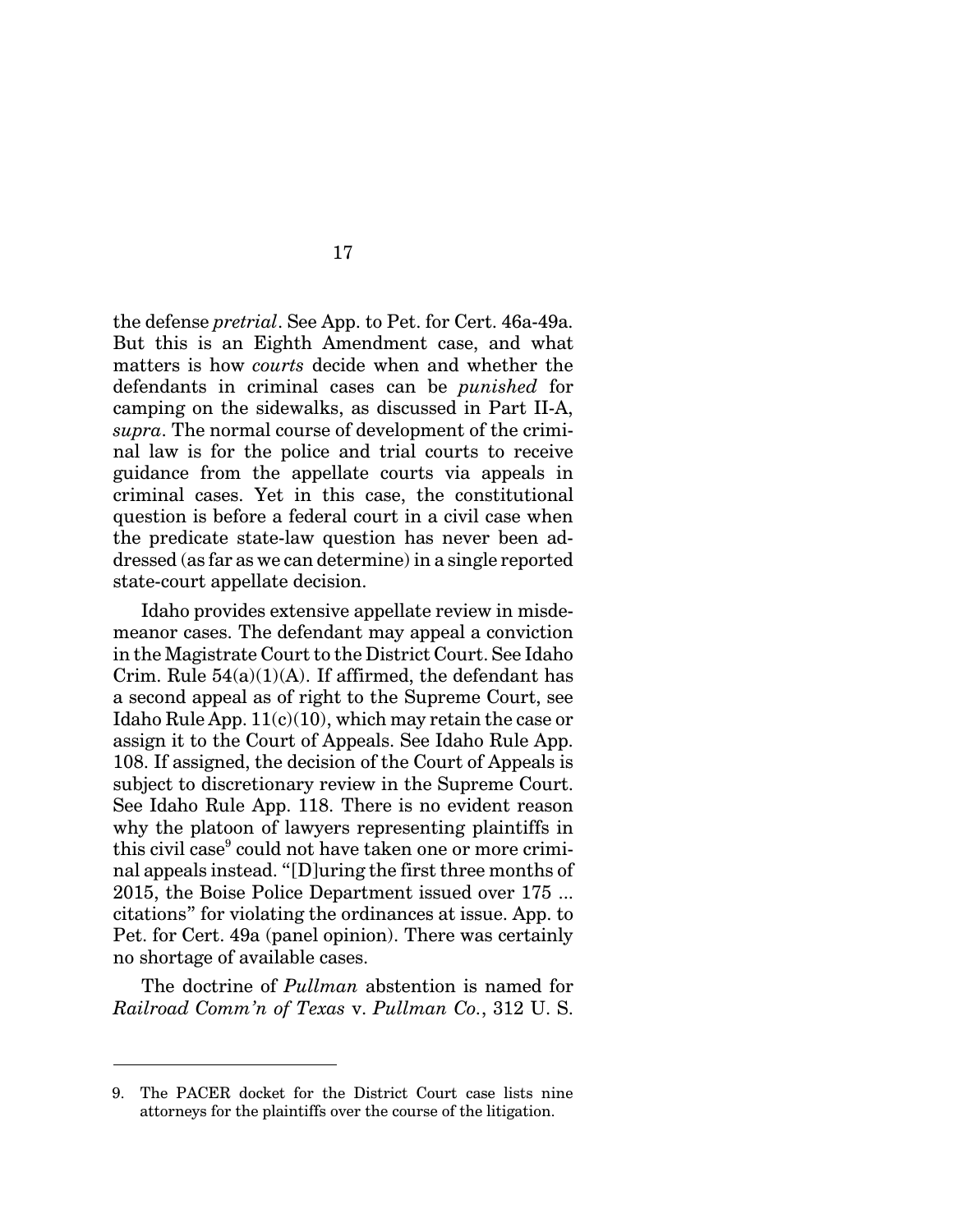496 (1941). In a nutshell, the decision whether to abstain turns on four factors:

"(i) resolution of a state law question in a particular way would avoid the necessity to decide a federal constitutional question; (ii) the relevant state law was unclear; (iii) resolution of the federal constitutional question adversely to the defendants might generate 'needless friction' with state policies; and (iv) 'the federal constitutional question "touche[d] a sensitive area of social policy upon which the federal courts ought not to enter unless no alternative to adjudication is open." ' " R. Fallon, J. Manning, D. Meltzer, & D. Shapiro, The Federal Courts and the Federal System 1059 (6th ed. 2009).

All four factors favor abstention here. The preceding discussion establishes that the state law is unclear and might obviate the federal constitutional question. The policy issues are discussed in Judge Smith's dissent, App. to Pet. for Cert. 15a-23a, and the Petition for Certiorari at pages 26-35. We understand they will also be addressed by other *amici*.

*Pullman* abstention has its critics, and its usage has varied over the years, but it is not dead. See, *e.g.*, *Expressions Hair Design* v. *Schneiderman*, 581 U. S. \_\_, 137 S. Ct. 1144, 1148-1149, 197 L. Ed. 2d 442, 447-448 (2017) (Court of Appeals abstained under *Pullman* as to part of case, and petitioner did not seek review of that part). Very often, certification of a question to the state courts is preferable, largely to avoid the delay of a full round of state-court litigation followed by a return to federal court. See *Arizonans for Official English* v. *Arizona*, 520 U. S., at 75-76; *Expressions Hair Design*, 137 S. Ct., at 1156-1157, 197 L. Ed. 2d, at 456-457 (Sotomayor, J., concurring in the judgment).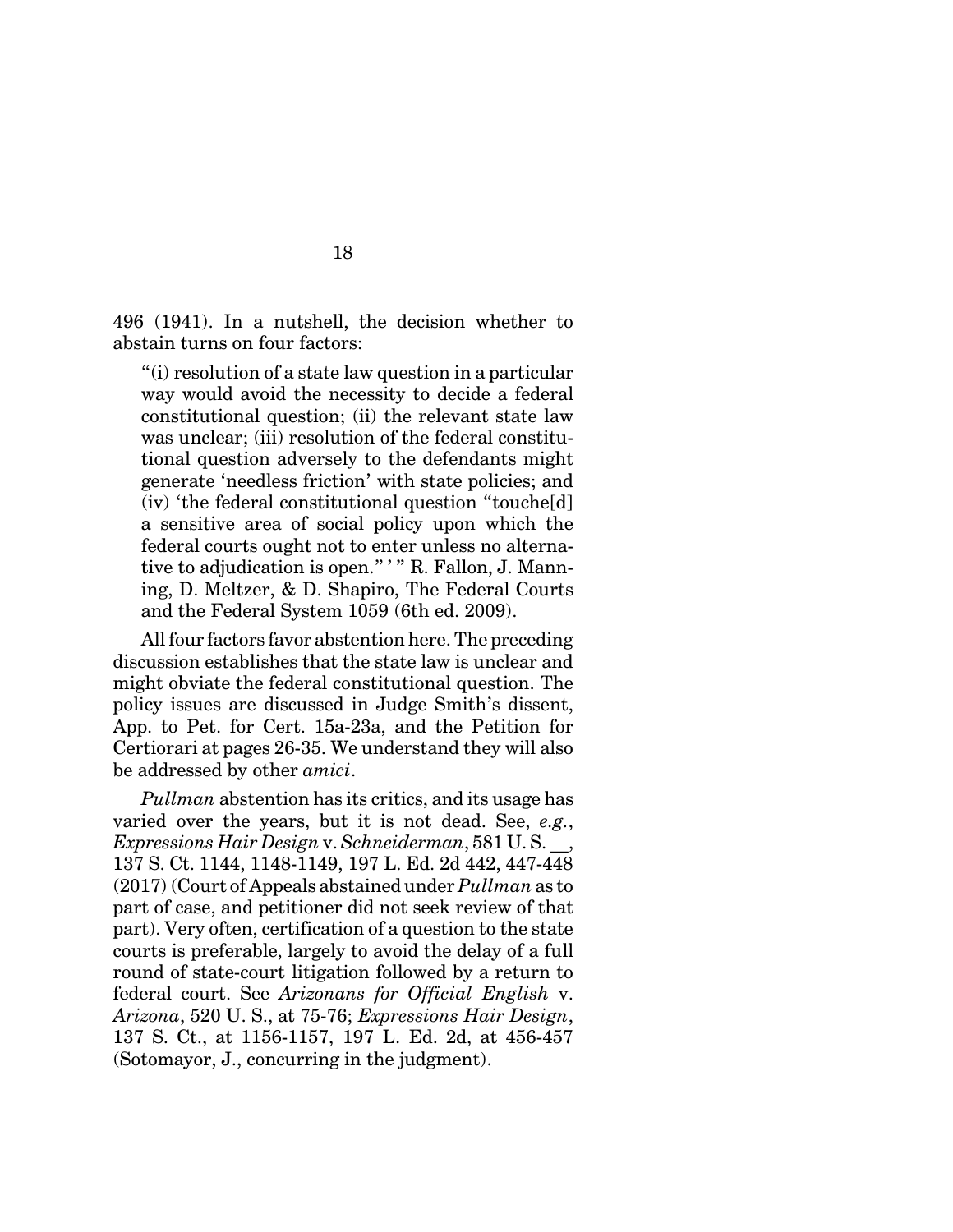Certification works best for discrete questions of law for which a straightforward answer can be given. The interpretation of "available overnight shelter" in the ordinances in this case might be appropriate for a certified question. See App. to Pet. for Cert. 123a-125a. Questions involving the application of a broad principle to varying facts are less appropriate for a certified question. If, in 1960, a court had certified a question to this Court asking "in what circumstances is a search or seizure 'unreasonable' for the purpose of the Fourth Amendment" the Court could not have given an answer as comprehensive as the body of law on that question developed in the years to follow. See, *e.g.*, *Illinois* v. *Gates*, 462 U. S. 213, 238-239 (1983) (totality of the circumstances for probable cause). The circumstances in which necessity justifies camping on public property despite the ordinances in this case likely requires factspecific development, and abstention would be better than certification.

Whether certification or abstention was the proper course, however, proceeding to the merits of the federal constitutional question despite the existence of statelaw defenses never interpreted or applied by the state courts was certainly not proper. It is reversible error.

### **III. This case provides a much-needed opportunity to clarify the confusing "narrowest grounds" rule of** *Marks* **v.** *United States***.**

The panel opinion in this case counted votes among the concurring *and dissenting* opinions in *Powell* v. *Texas*, 392 U. S. 514 (1968), to find a principle which supposedly compels a conclusion in a case of conduct that is an unavoidable consequence arising from a condition, App. to Pet. for Cert. 61a-62a, a set of facts that was not before the Court in *Powell*. See 392 U. S.,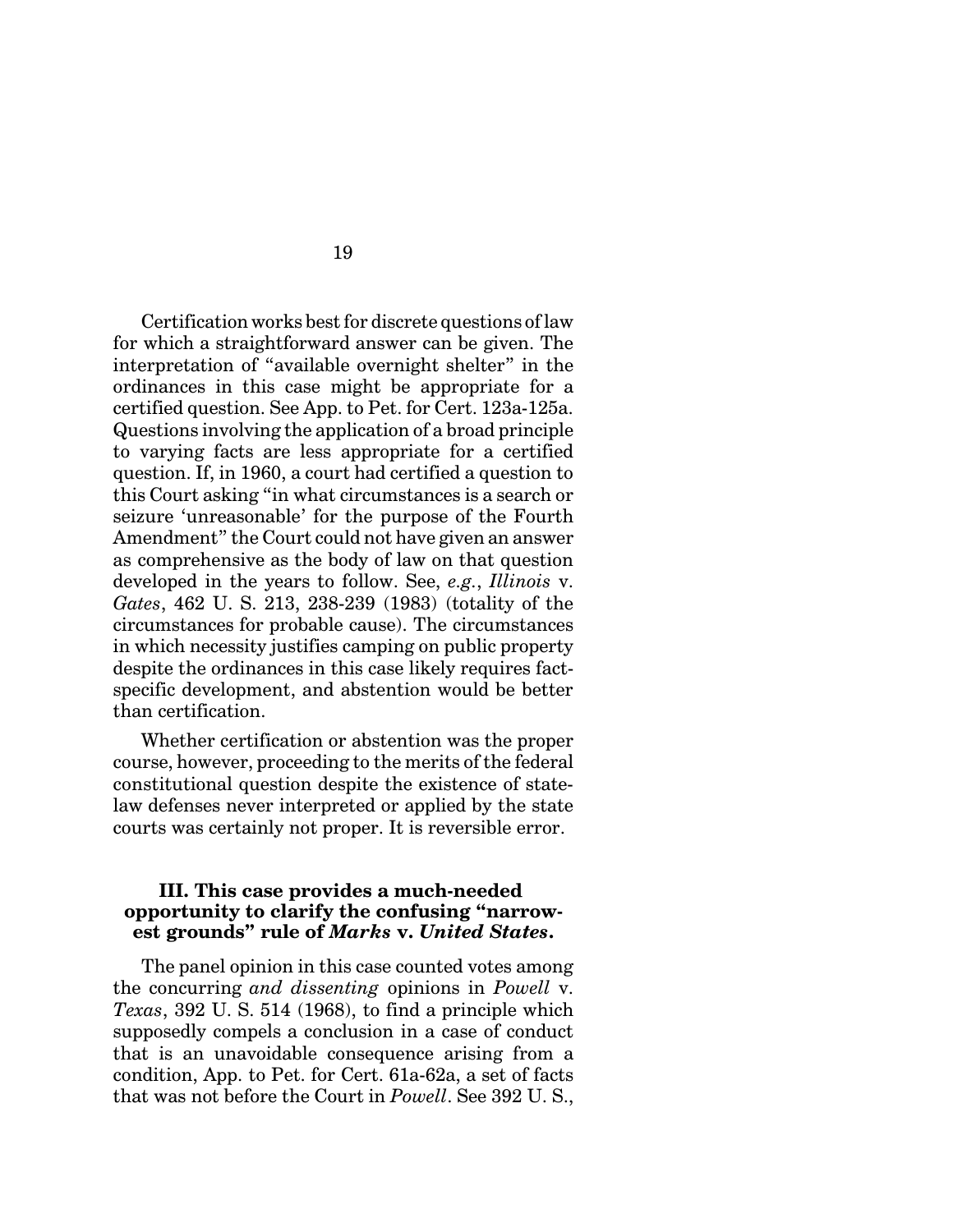at 549 (White, J., concurring in the judgment). Remarkably, no authority is cited for this mode of interpreting a precedent of this Court with no majority opinion. Judge Smith, dissenting from denial of rehearing en banc, does discuss *Marks* v. *United States*, 430 U. S. 188 (1977), and finds it compels the opposite conclusion. See App. to Pet. for Cert. 9a-11a. Given the confused state of the *Marks* rule, though, no one can say if his application of it is correct. Therein lies a serious problem.

The *Marks* rule, this Court has said more than once, can be "more easily stated than applied" to some decisions. *Nichols* v. *United States*, 511 U. S. 738, 745- 746 (1994); *Grutter* v. *Bollinger*, 539 U. S. 306, 325 (2003) (quoting *Nichols*). On both of these occasions, this Court ducked the *Marks* question, saying it was not "useful to pursue the *Marks* inquiry to the utmost logical possibility when it has so obviously baffled and divided the lower courts that have considered it." *Nichols*, at 745-746; *Grutter*, at 325 (quoting *Nichols*). In *Hughes* v. *United States*, 584 U. S. \_\_, 138 S. Ct. 1765, 1771-1772, 201 L. Ed. 2d 72, 79-80 (2018), *Marks* questions were expressly among those the Court granted certiorari to decide, and it still ducked them.

*Amicus* respectfully submits that it is not only useful for this Court "to pursue the *Marks* inquiry ... when it has ... baffled and divided the lower courts," it is *essential* to do so. This Court alone has the option to simply throw up its hands and decide the issue *de novo* whether there is a Supreme Court precedent or not. Every other court in the Nation faced with a federal question must determine whether there is a Supreme Court precedent on point and, if so, follow it. See *Cook* v. *Moffat*, 46 U. S. (5 How.) 295, 308 (1847); *Hutto* v. *Davis*, 454 U. S. 370, 375 (1982) (*per curiam*).

Providing a uniform rule for other courts to follow is more than important; it is the principal reason this

20